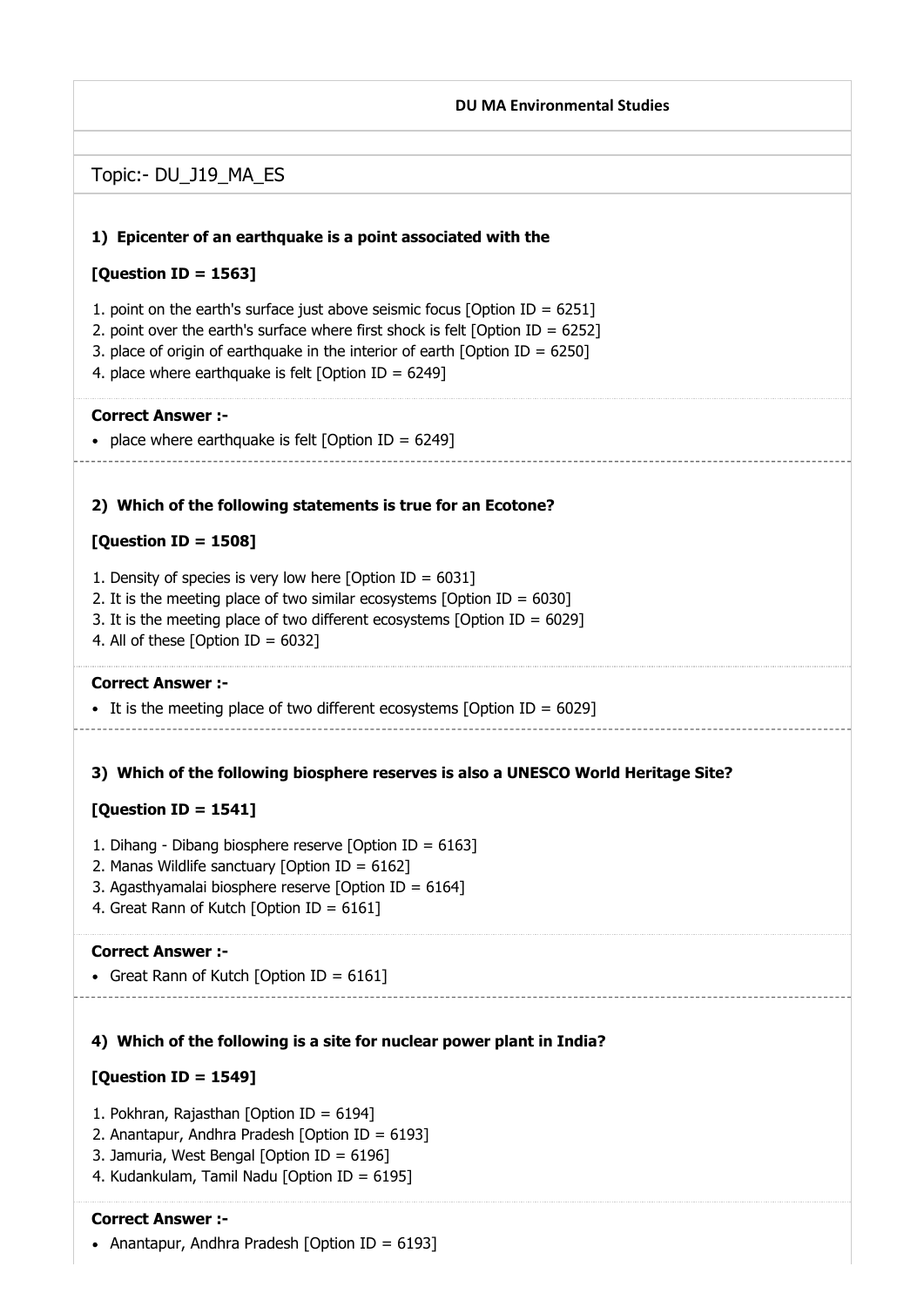| 5) Which one of the following state government launched "Panch Parmeshwar Scheme" to<br>empower village panchayats?                                                                                                                                                                                                         |
|-----------------------------------------------------------------------------------------------------------------------------------------------------------------------------------------------------------------------------------------------------------------------------------------------------------------------------|
| [Question ID = 1522]                                                                                                                                                                                                                                                                                                        |
| 1. Kerala [Option ID = $6088$ ]<br>2. Uttar Pradesh [Option ID = $6087$ ]<br>3. Madhya Pradesh [Option ID = 6085]<br>4. Bihar [Option ID = $6086$ ]                                                                                                                                                                         |
| <b>Correct Answer :-</b><br>• Madhya Pradesh [Option ID = $6085$ ]                                                                                                                                                                                                                                                          |
| 6) Which one of the following ecosystem types has the highest annual net primary productivity?                                                                                                                                                                                                                              |
| [Question ID = 1502]                                                                                                                                                                                                                                                                                                        |
| 1. Temperate evergreen forest [Option ID = $6008$ ]<br>2. Temperate deciduous forest [Option ID = $6007$ ]<br>3. Tropical rain forest [Option ID = $6006$ ]<br>4. Tropical deciduous forest [Option ID = $6005$ ]                                                                                                           |
| <b>Correct Answer :-</b>                                                                                                                                                                                                                                                                                                    |
| • Tropical deciduous forest [Option ID = $6005$ ]                                                                                                                                                                                                                                                                           |
| 7) Which one of the following States is going to have India's first National Rail and<br><b>Transportation University?</b>                                                                                                                                                                                                  |
| [Question ID = 1536]                                                                                                                                                                                                                                                                                                        |
| 1. Maharashtra [Option ID = 6142]<br>2. Uttar Pradesh [Option ID = $6141$ ]<br>3. Gujarat [Option ID = $6144$ ]<br>4. Bihar [Option ID = $6143$ ]                                                                                                                                                                           |
| <b>Correct Answer :-</b>                                                                                                                                                                                                                                                                                                    |
| • Uttar Pradesh [Option ID = $6141$ ]                                                                                                                                                                                                                                                                                       |
|                                                                                                                                                                                                                                                                                                                             |
| What is the carbon credit?<br>8)                                                                                                                                                                                                                                                                                            |
| [Question ID = 1484]                                                                                                                                                                                                                                                                                                        |
| All of these [Option ID = 5936]<br>1.<br>It is loan given to poor people for buying modern stoves [Option ID = 5935]<br>2.<br>It is the difference between the carbon emission allowed and actually emitted carbon [Option ID = 5933]<br>3.<br>It is the loan amount by IMF for reducing pollution [Option ID = 5934]<br>4. |
| <b>Correct Answer :-</b>                                                                                                                                                                                                                                                                                                    |
| It is the difference between the carbon emission allowed and actually emitted carbon [Option ID =<br>5933]                                                                                                                                                                                                                  |
|                                                                                                                                                                                                                                                                                                                             |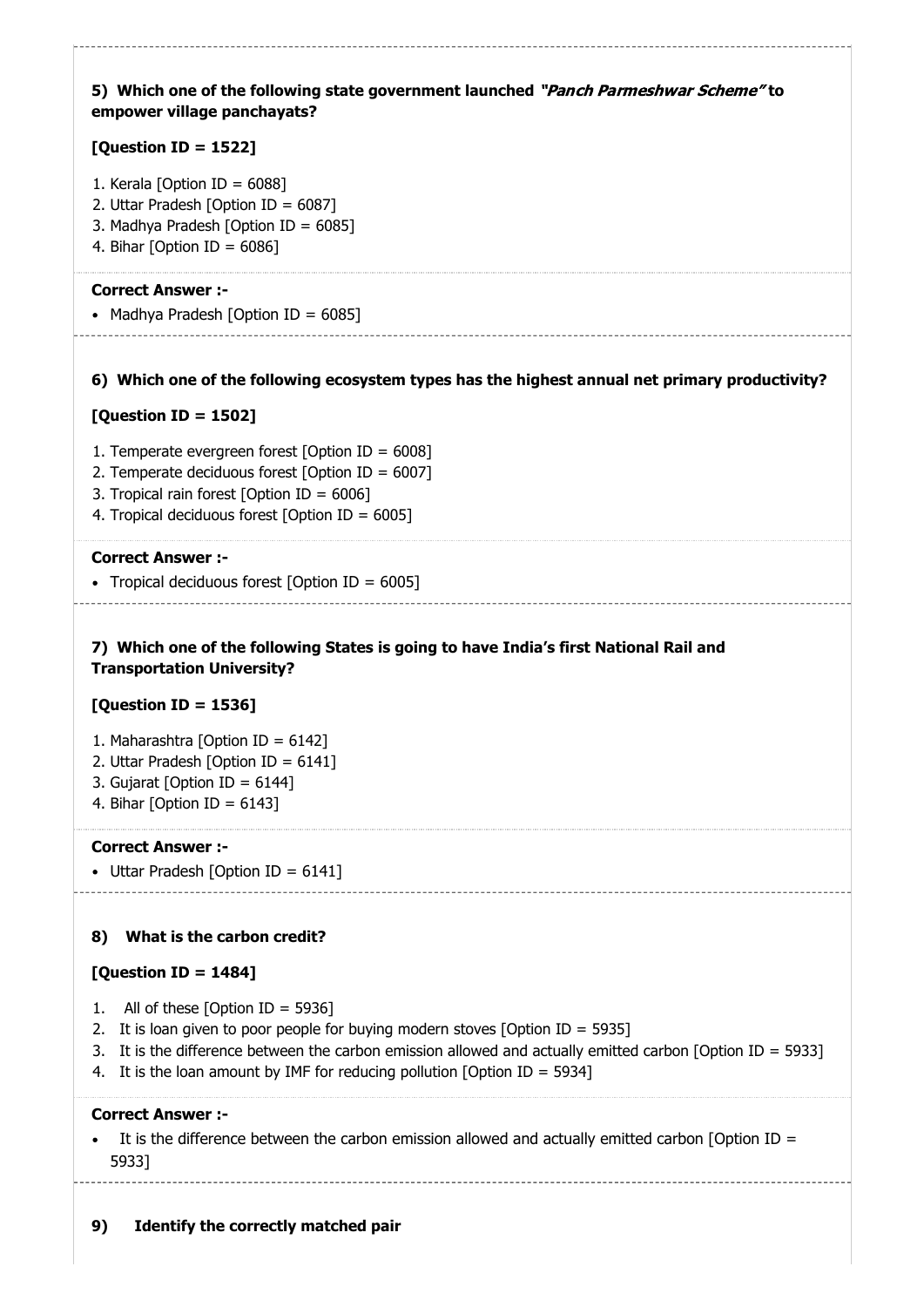### $[Question ID = 1474]$

- 1. Ramsar Convention Ground water pollution [Option ID = 5896]
- 2. Montreal Protocol Global warming [Option ID = 5894]
- 3. Basal Convention Biodiversity conservation [Option ID = 5893]
- 4. Kyoto Protocol Climatic change [Option ID = 5895]

#### Correct Answer :-

• Basal Convention – Biodiversity conservation [Option ID = 5893]

#### 10) Among the five major mass extinctions, the groups that experienced the mass extinction during the Triassic period were

### [Question ID = 1472]

- 1. Bryozoans [Option ID = 5886]
- 2. Placoderm fishes [Option ID = 5885]
- 3. Reptiles and marine molluscs [Option ID = 5887]
- 4. Large mammals [Option ID = 5888]

### Correct Answer :-

• Placoderm fishes [Option ID = 5885]

#### 11) Which one of the following pesticides persists for a long period in soil?

### [Question ID = 1478]

- 1. Lindane [Option ID = 5909]
- 2. Monocrotophos [Option ID = 5910]
- 3. Parathion [Option ID = 5912]
- 4. Carbaryl [Option ID = 5911]

#### Correct Answer :-

• Lindane  $[Option ID = 5909]$ 

#### 12) Which of the following gases in air leads to discoloration of brass?

### [Question ID = 1473]

- 1. Nitric oxide [Option ID = 5890]
- 2. Ozone [Option ID = 5892]
- 3. Hydrogen sulphide [Option ID = 5889]
- 4. Carbon dioxide [Option ID = 5891]

### Correct Answer :-

• Hydrogen sulphide  $[Option ID = 5889]$ 

#### 13) The biggest threats to biodiversity today can be remembered by using the acronym HIPPO (C). C in the acronym stands for

### [Question ID = 1471]

- 1. Conservation [Option ID = 5884]
- 2. Community [Option ID = 5881]
- 3. Carbon Budget [Option ID = 5883]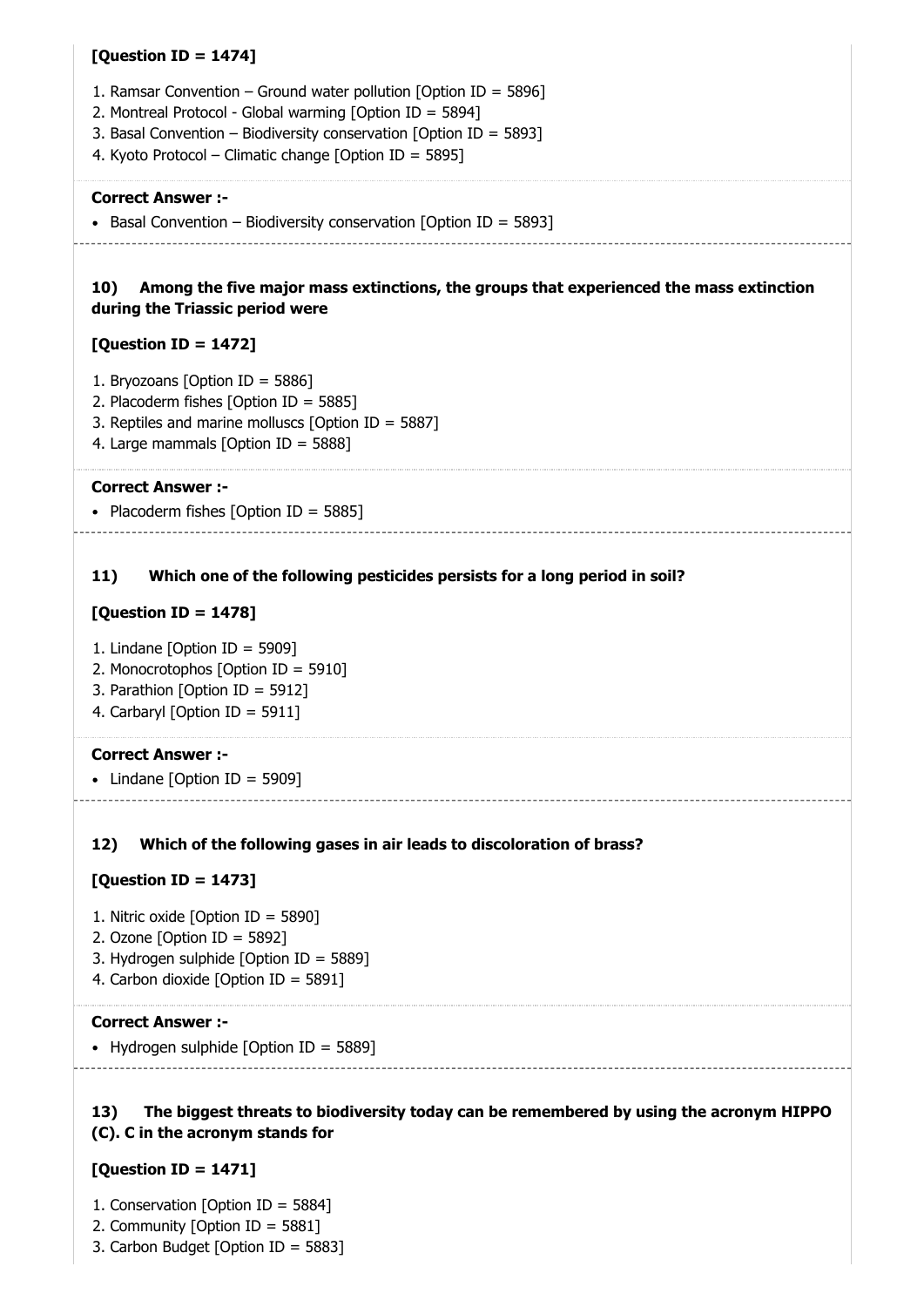| 4. Climate Change and other Cumulative impacts [Option ID = 5882]                                                   |
|---------------------------------------------------------------------------------------------------------------------|
| <b>Correct Answer :-</b>                                                                                            |
| • Community [Option ID = 5881]                                                                                      |
|                                                                                                                     |
| Which one of the following is not a bio-indicator of water pollution?<br>14)                                        |
| [Question ID = 1477]                                                                                                |
| 1. Sewage fungus [Option ID = 5907]                                                                                 |
| 2. Stone flies [Option ID = 5908]                                                                                   |
| 3. Sludge-worms [Option ID = 5906]<br>4. Blood-worms [Option ID = 5905]                                             |
|                                                                                                                     |
| <b>Correct Answer:-</b>                                                                                             |
| • Blood-worms [Option ID = 5905]                                                                                    |
|                                                                                                                     |
| 15) Which of the following is most likely to cause a rise in the average temperature of the Earth<br>in the future? |
| [Question ID = 1499]                                                                                                |
| 1. Depletion of the Earth's Ozone layer [Option ID = 5996]                                                          |
| 2. Dust clouds from volcanoes [Option ID = 5995]                                                                    |
| 3. $CO2$ from fossil fuels [Option ID = 5994]<br>4. Atomic warfare [Option ID = 5993]                               |
|                                                                                                                     |
| <b>Correct Answer:-</b>                                                                                             |
| • Atomic warfare [Option ID = 5993]<br>-----------------------------------                                          |
|                                                                                                                     |
| Which of the following is not an ecosystem service?<br>16)                                                          |
| [Question ID = 1546]                                                                                                |
| 1. Decomposition of waste [Option ID = $6182$ ]                                                                     |
| 2. Pollination of crops [Option ID = $6183$ ]<br>3. Clean drinking water [Option ID = $6181$ ]                      |
| 4. None of these [Option ID = $6184$ ]                                                                              |
| <b>Correct Answer :-</b>                                                                                            |
| • Clean drinking water [Option ID = $6181$ ]                                                                        |
|                                                                                                                     |
| Which of the following statement is incorrect about the Biosphere?<br>17)                                           |
| [Question ID = 1493]                                                                                                |

1. Biosphere is missing at the extremes of north and south pole [Option ID = 5970]

- 2. Biosphere is combination of lithosphere, hydrosphere, and atmosphere [Option ID = 5969]
- 3. Organisms are uniformly present in the Biosphere [Option ID = 5971]
- 4. All of these [Option ID = 5972]

#### Correct Answer :-

Biosphere is combination of lithosphere, hydrosphere, and atmosphere [Option ID = 5969]

------------------------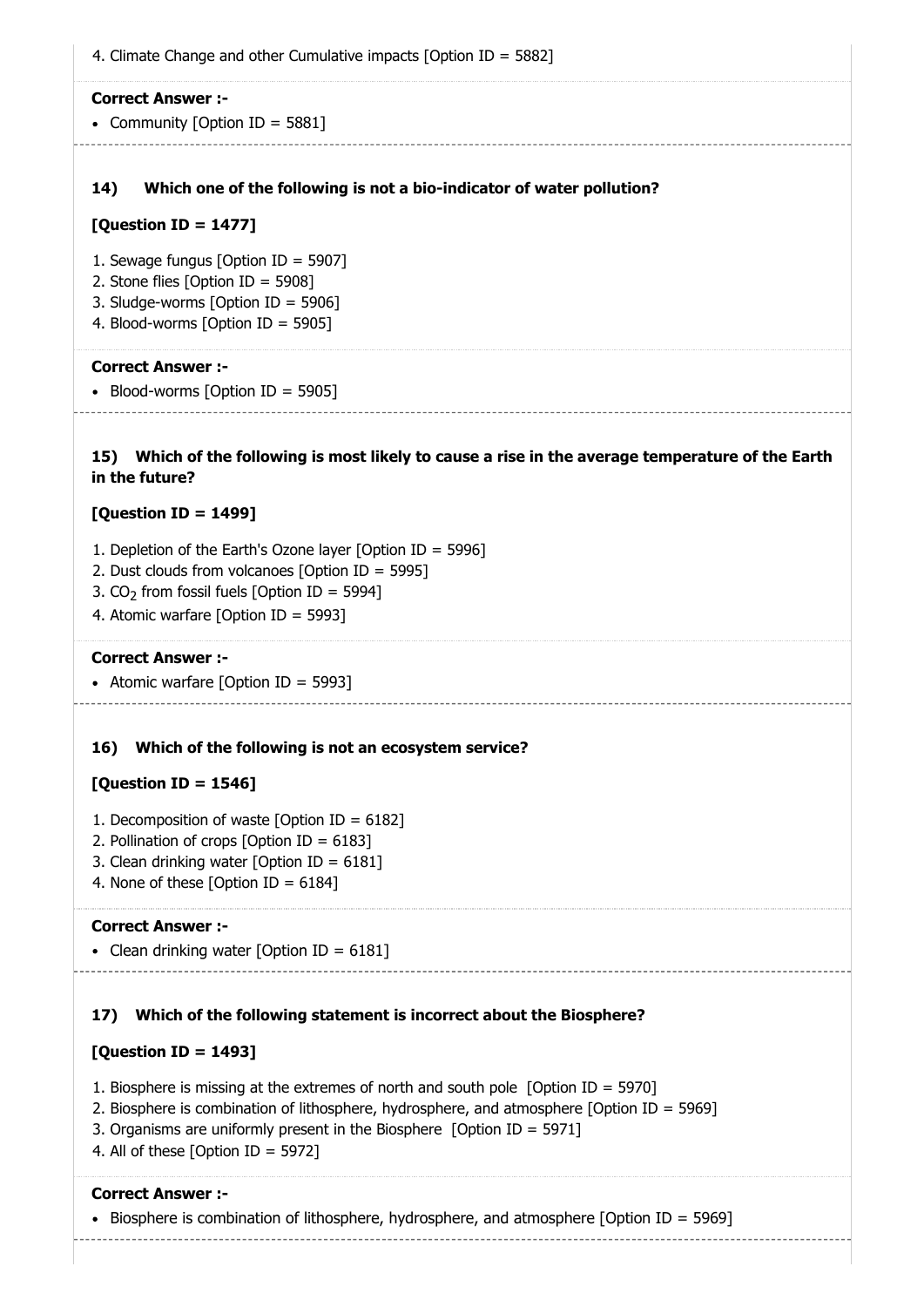### 18) Which Asian country hosted the first international conference on 'Water, Environment and Climate Change: Knowledge Sharing and Partnership' on April 10, 2018?

### [Question ID = 1519]

- 1. Nepal [Option ID =  $6074$ ]
- 2. India [Option ID =  $6073$ ]
- 3. Pakistan [Option ID = 6076]
- 4. Bhutan [Option ID =  $6075$ ]

#### Correct Answer :-

• India [Option ID =  $6073$ ]

#### 19) 'A Sand County Almanac' is the work of which famous conservationist?

#### [Question ID = 1560]

- 1. Lady Bird johnson [Option ID = 6238]
- 2. Luna Leopold [Option ID = 6237]
- 3. Ira Gabrielson [Option ID = 6240]
- 4. Aldo Leopold [Option ID = 6239]

#### Correct Answer :-

• Luna Leopold  $[Option ID = 6237]$ 

### 20) The targets for the first commitment period of the Kyoto Protocol cover emissions of the six main greenhouse gases. Which of the following gas is NOT one of these?

#### [Question ID = 1482]

- 1. Hydrofluorocarbons (HFCs) [Option ID = 5926]
- 2. Perfluorocarbons (PFCs) [Option ID = 5927]
- 3. Carbontetrachloride (CTC) [Option ID = 5925]
- 4. Sulphur hexafluoride (SF $_6$ ) [Option ID = 5928]

#### Correct Answer :-

• Carbontetrachloride (CTC) [Option ID = 5925]

## 21) "World day for water" is observed on which of the following day?

#### $[Question ID = 1494]$

- 1. March 22 [Option ID = 5974]
- 2. October 22 [Option ID = 5975]
- 3. December 22 [Option ID = 5976]
- 4. February 22 [Option ID = 5973]

#### Correct Answer :-

• February 22 [Option ID = 5973]

22) The accumulation of partially decayed vegetation or organic matter in wet areas results in the formation of

[Question ID = 1528]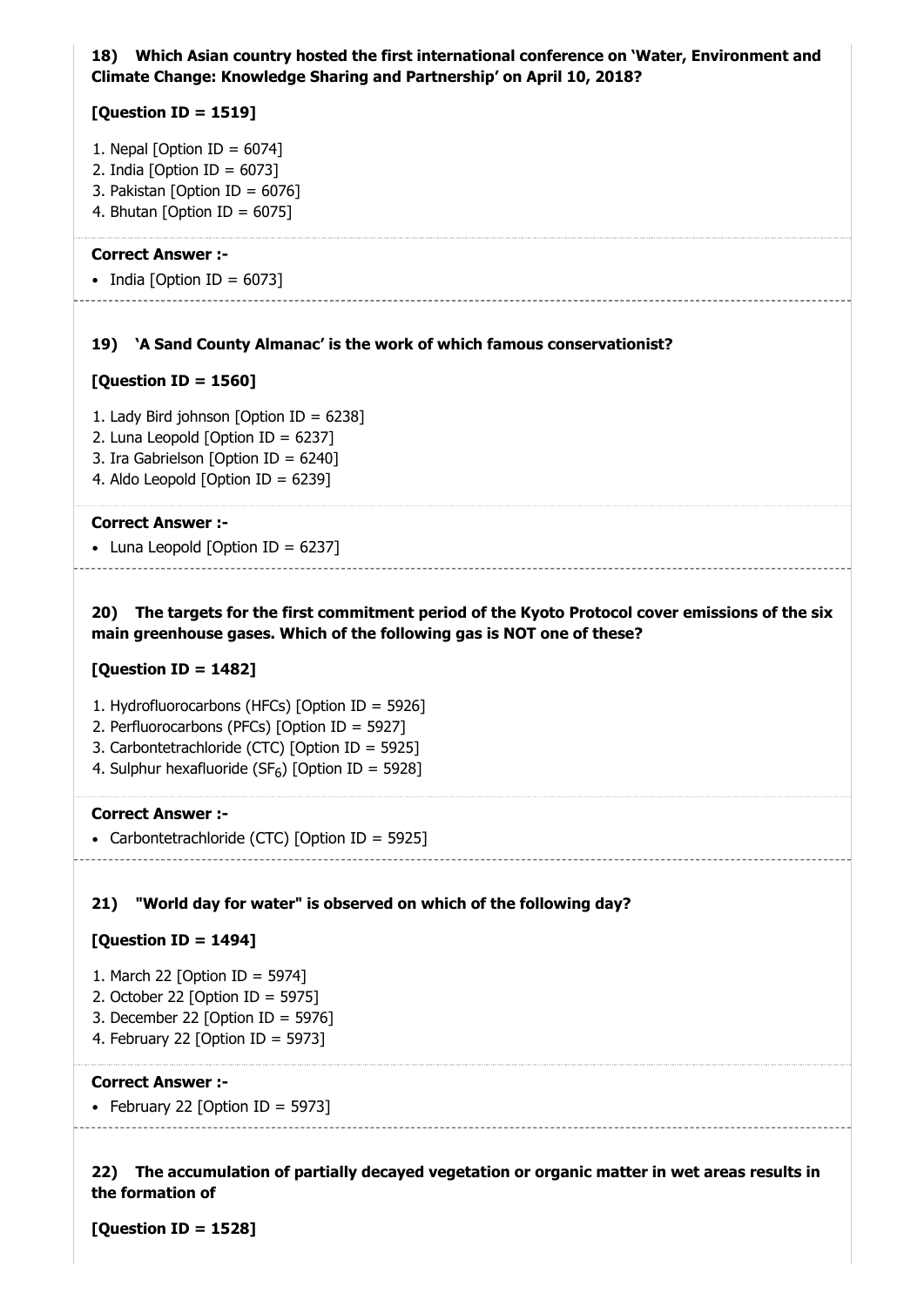1. Peat [Option ID = 6110]

- 2. Fossils [Option ID = 6112]
- 3. Moss [Option ID = 6109]
- 4. Coal [Option ID = 6111]

### Correct Answer :-

### • Moss  $[Option ID = 6109]$

23) According to the National Environment Tribunals Act 1955, National Environment Tribunal benches were set up in four cities for speedy disposal of environment cases. Which of the following cities is NOT one of them?

### [Question ID = 1557]

- 1. Madras [Option ID = 6228]
- 2. Delhi  $[Option ID = 6225]$
- 3. Bangalore [Option ID = 6227]
- 4. Calcutta [Option ID = 6226]

### Correct Answer :-

• Delhi  $[Option ID = 6225]$ 

### 24) In which one of the following years, the NABARD was established in India—as an apex financial institution for rural and agricultural development?

### [Question ID = 1497]

1. 1982 [Option ID = 5987] 2. 1983 [Option ID = 5988] 3. 1980 [Option ID = 5985] 4. 1981 [Option ID = 5986]

### Correct Answer :-

• 1980 [Option ID = 5985]

### 25) Drainage basins with thousands of streams and rivers draining into them are also called

### [Question ID = 1492]

- 1. Watersheds [Option ID = 5966]
- 2. Cairns [Option ID = 5968]
- 3. Runoff zones [Option ID = 5967]
- 4. Calderas [Option ID = 5965]

### Correct Answer :-

• Calderas [Option ID = 5965]

### 26) Tube lights consume less electrical energy than bulbs because

### [Question ID = 1487]

- 1. Tube lights are bigger in size [Option ID = 5946]
- 2. There is minimum loss in the form of heat [Option ID = 5945]
- 3. The colour of light of the tube lights and bulbs differ [Option ID = 5947]
- 4. The filament of the bulb burns [Option ID = 5948]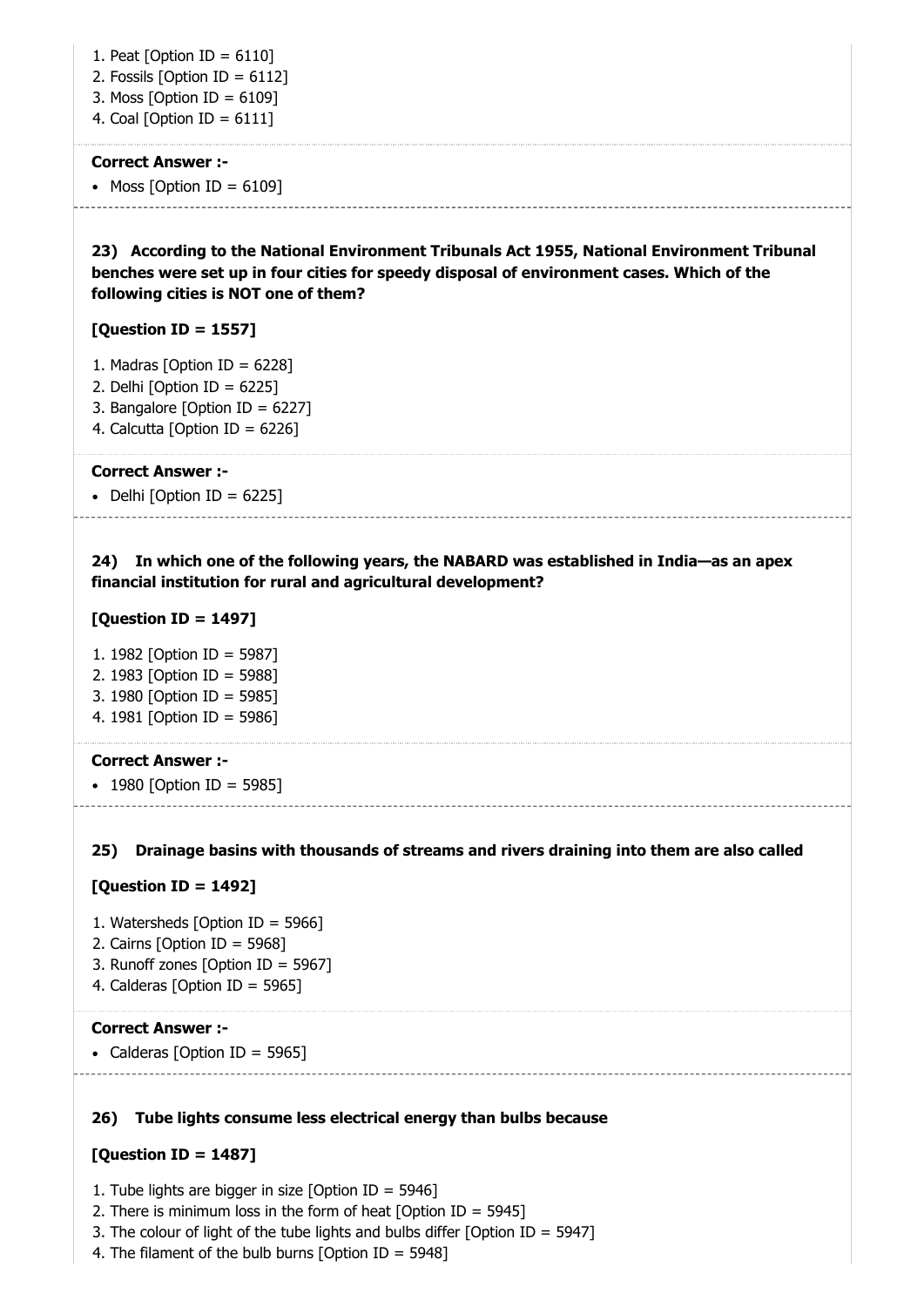| <b>Correct Answer :-</b>                                                                                                                                                             |
|--------------------------------------------------------------------------------------------------------------------------------------------------------------------------------------|
| • There is minimum loss in the form of heat [Option ID = 5945]                                                                                                                       |
| In a population, if the rate of addition of new members is higher than the rate of<br>27)<br>individuals lost, it shows                                                              |
| [Question ID = 1503]                                                                                                                                                                 |
| 1. Exponential growth [Option ID = $6009$ ]<br>2. Zero population growth [Option ID = $6011$ ]<br>3. Declined growth [Option ID = $6010$ ]<br>4. None of these [Option ID = $6012$ ] |
| <b>Correct Answer:-</b><br>• Exponential growth [Option ID = 6009]                                                                                                                   |
| Hydrologists check the health of freshwater streams by measuring<br>28)                                                                                                              |
| [Question ID = 1491]                                                                                                                                                                 |
| 1. Total organic carbon levels [Option ID = 5961]<br>2. Particulate levels [Option ID = 5962]<br>3. Sodium levels [Option ID = 5964]<br>4. Dead zones [Option ID = 5963]             |
| <b>Correct Answer :-</b>                                                                                                                                                             |
| • Total organic carbon levels [Option ID = 5961]                                                                                                                                     |
| The Gaia Hypothesis states that the dominant force that has shaped the global<br>29)<br>environment through time is<br>[Question ID = 1565]                                          |
| 1. the atmosphere [Option ID = $6258$ ]                                                                                                                                              |
| 2. the oceans [Option ID = $6257$ ]                                                                                                                                                  |
| 3. the Gaia species [Option ID = $6260$ ]                                                                                                                                            |
| 4. life [Option ID = $6259$ ]                                                                                                                                                        |
| <b>Correct Answer :-</b>                                                                                                                                                             |
| • the oceans [Option ID = 6257]                                                                                                                                                      |
| The ship Charles Darwin joined as a naturalist in 1831 was?<br>30)                                                                                                                   |
| [Question ID = 1562]                                                                                                                                                                 |
| 1. Fortune [Option ID = $6245$ ]<br>2. HMS Elizabeth [Option ID = 6246]<br>3. HMS Beagle [Option ID = $6247$ ]                                                                       |

-------------------------

4. The Brothers [Option ID = 6248]

### Correct Answer :-

-------------

• Fortune [Option ID =  $6245$ ]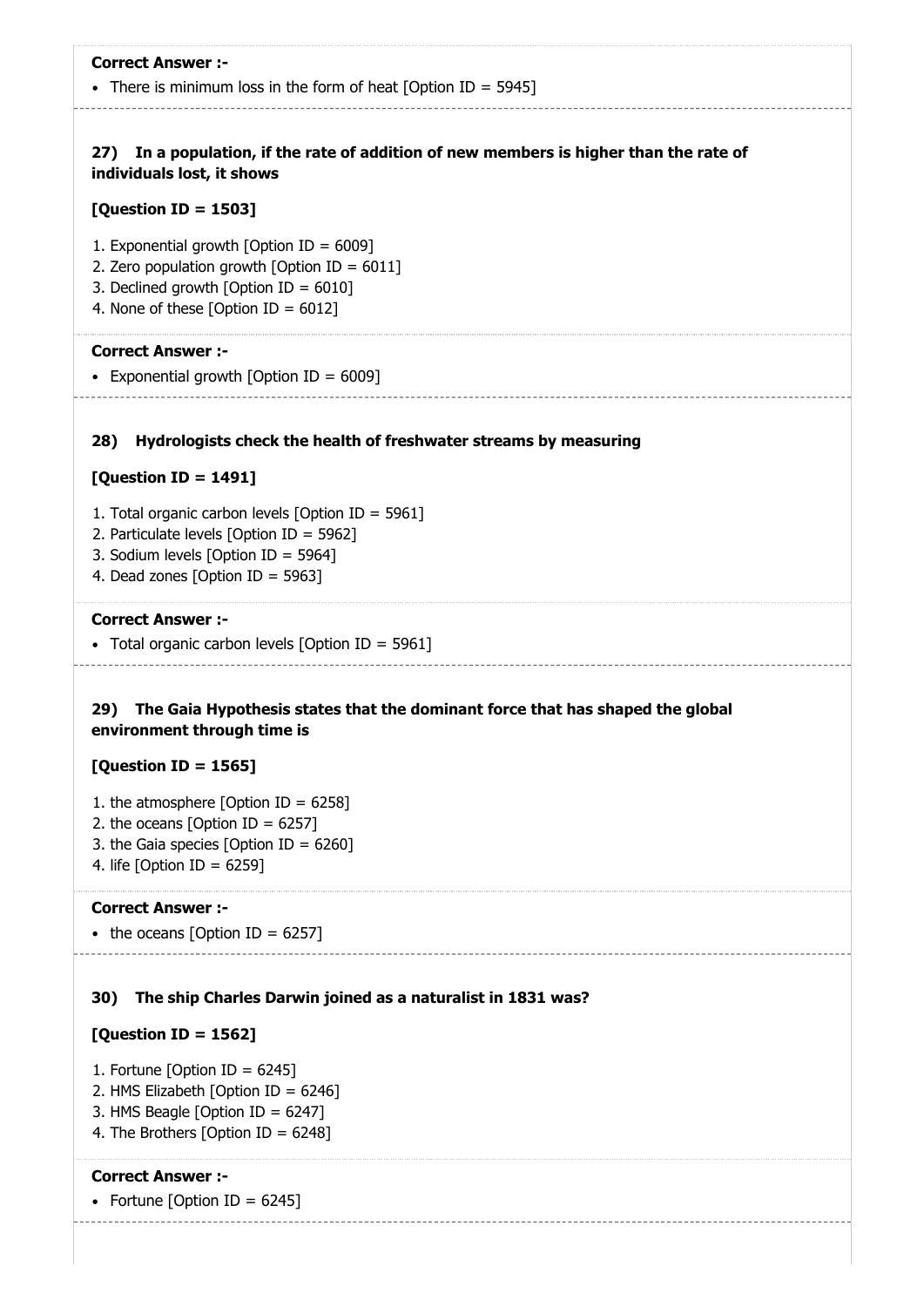### 31) Regular seasonal occurrence of various activities, such as new leaf formation, flowering, fruiting, and seed dispersal is

### [Question ID = 1507]

- 1. Aspection [Option ID =  $6027$ ]
- 2. Periodicity [Option ID = 6026]
- 3. Relative growth rate [Option ID = 6028]
- 4. Phenology [Option ID = 6025]

### Correct Answer :-

• Phenology [Option ID =  $6025$ ]

### 32) Gorilla Glass is a specialized toughened glass used as a cover glass for portable electronic devices, including mobile phones. This glass is toughened by

### [Question ID = 1495]

- 1. Nano rods [Option ID = 5980]
- 2. Ion exchange [Option ID = 5977]
- 3. Chloride coating [Option ID = 5979]
- 4. Hard plastic coating [Option ID = 5978]

#### Correct Answer :-

• Ion exchange  $[Option ID = 5977]$ 

### 33) Simply stated, the principle of environmental unity is

### [Question ID = 1566]

- 1. the environment is a closed system [Option ID =  $6263$ ]
- 2. everything affects everything else  $[Option ID = 6264]$
- 3. humans have only one environment [Option ID = 6261]
- 4. resources are finite [Option ID = 6262]

#### Correct Answer :-

• humans have only one environment [Option ID =  $6261$ ]

### 34) A natural phenomenon that becomes harmful due to pollution is

### [Question ID = 1480]

- 1. greenhouse effect [Option ID = 5919]
- 2. desertification [Option ID = 5920]
- 3. global warming [Option ID = 5917]
- 4. ecological balance [Option ID = 5918]

### Correct Answer :-

• global warming  $[Option ID = 5917]$ 

35) The planktons and the dead organic particles in the oceans are collectively referred to as

### [Question ID = 1505]

1. Creston [Option ID =  $6018$ ]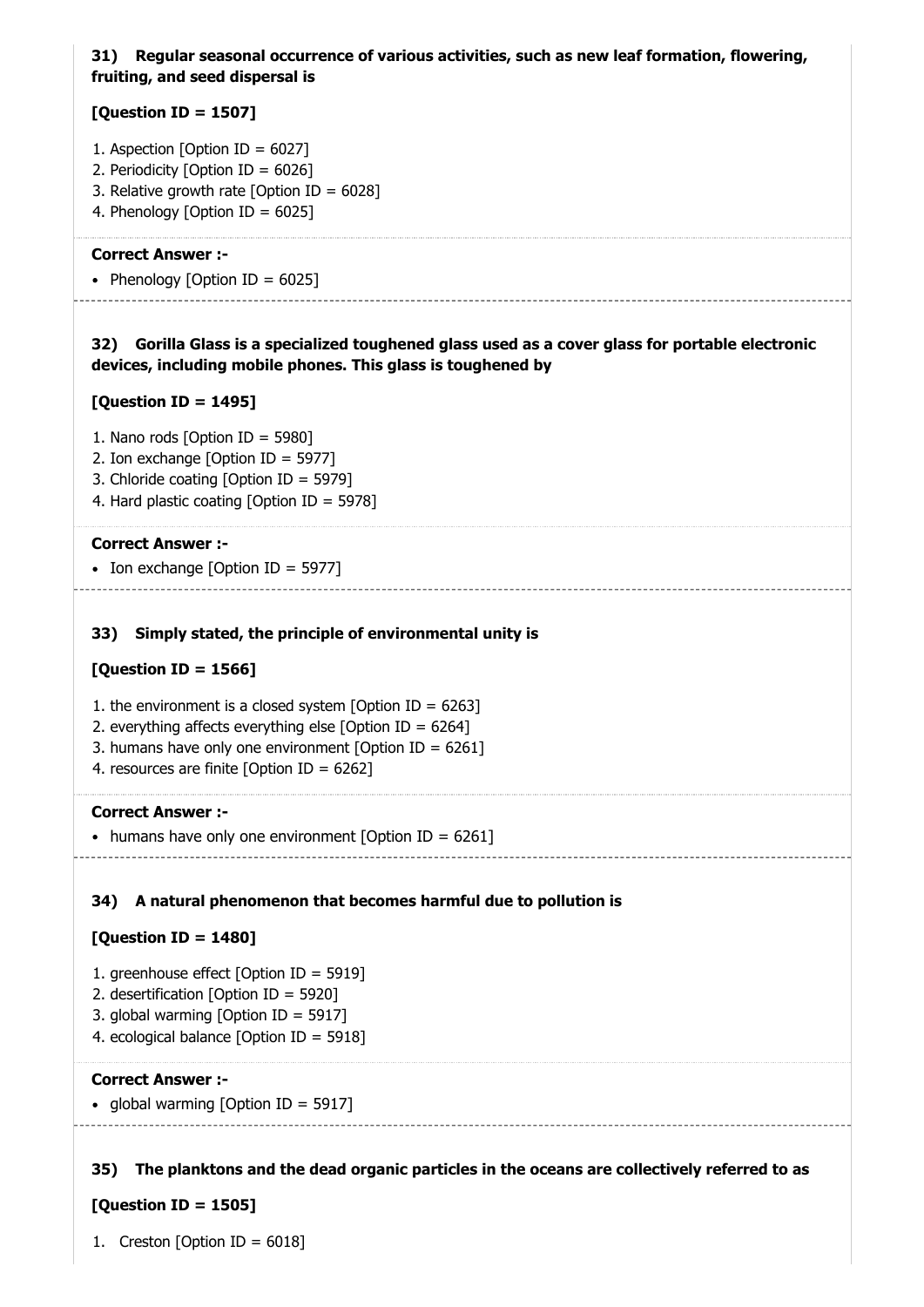36) The problem of thermal pollution can be alleviated by using 37) Amount of stored organic matter per unit area per unit time not consumed by the 2. None of these  $[Option ID = 6020]$ 3. Both [Sestron] and [Creston] [Option ID = 6019] 4. Sestron [Option ID = 6017] Correct Answer :- • Sestron [Option ID =  $6017$ ] [Question ID = 1530] 1. More efficient electricity generating plants [Option ID = 6119] 2. Cooling ponds [Option ID = 6117] 3. Cooling towers [Option ID = 6118] 4. All these  $[Option ID = 6120]$ Correct Answer :- Cooling ponds  $[Option ID = 6117]$ herbivores is called [Question ID = 1506] 1. Net Aboveground Primary Production (ANP) [Option ID = 6023] 2. Net Belowground Primary Production (BNP) [Option ID = 6024] 3. Net Primary Production (NPP) [Option ID = 6021] 4. Net Community Production (NCP) [Option ID = 6022] Correct Answer :- • Net Primary Production (NPP) [Option ID =  $6021$ ]

### 38) Select the correct order of Marxian stages of history from the following

### [Question ID = 1554]

- 1. Primitive communism, capitalism, feudalism, socialism [Option ID = 6216]
- 2. Primitive communism, feudalism, capitalism, socialism [Option ID = 6214]
- 3. Feudalism, slave society, capitalism, socialism [Option ID = 6213]
- 4. Feudalism, communalism, socialism, capitalism [Option ID = 6215]

### Correct Answer :-

• Feudalism, slave society, capitalism, socialism [Option ID =  $6213$ ]

### 39) When a soil in a given area is wetted and allowed to drain till percolation is stopped, the amount of water thus retained is called

## $[Question ID = 1564]$

- 1. Field capacity [Option ID = 6254]
- 2. Capillary capacity [Option ID = 6253]
- 3. Hygroscopic capacity [Option ID = 6256]
- 4. Storage capacity [Option ID =  $6255$ ]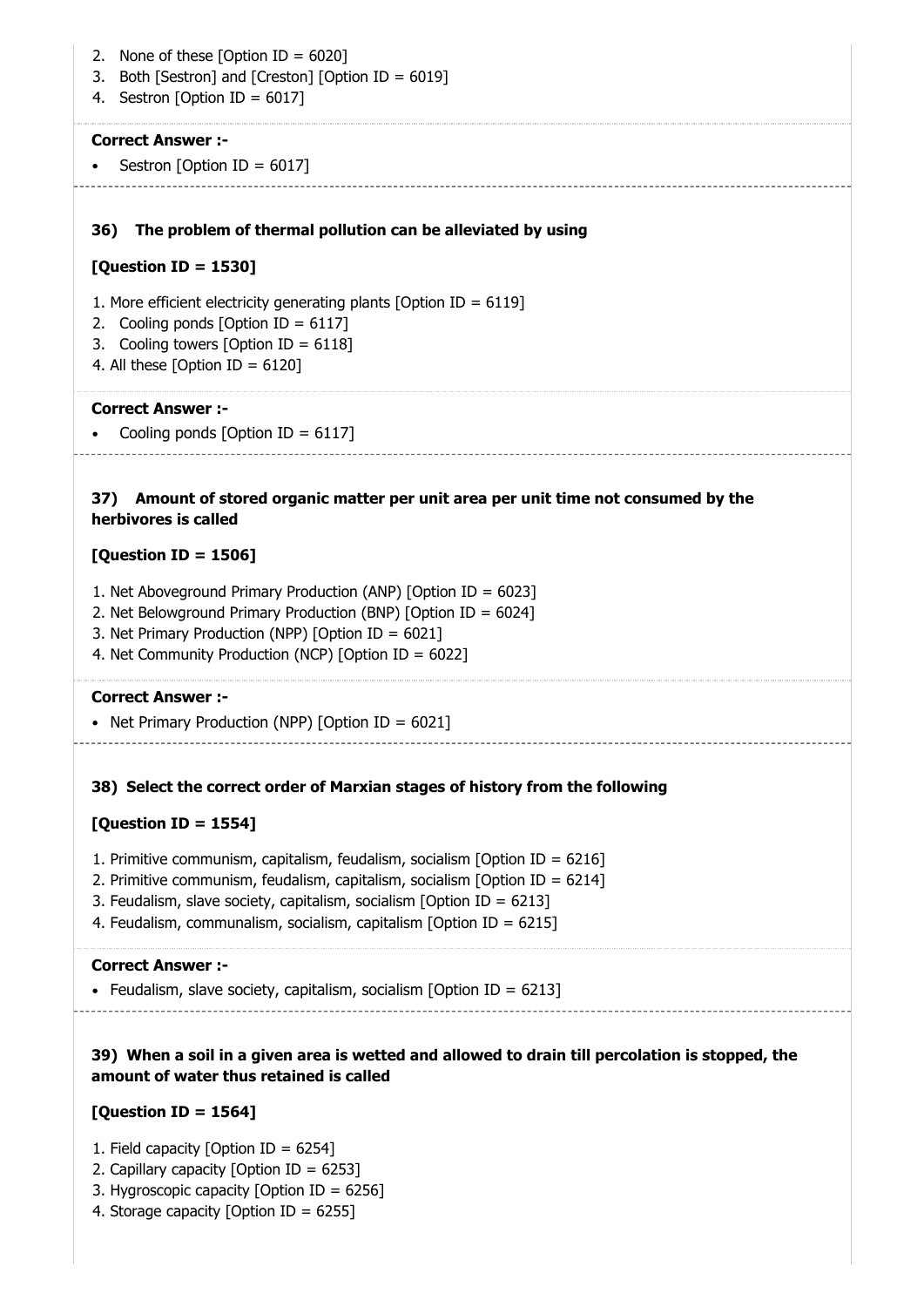• Capillary capacity [Option ID =  $6253$ ]

### 40) The treatment designed to remove non-biodegradable organic pollutants and mineral nutrients from waste water is called [Question ID = 1533]

- 1. Secondary treatment [Option ID = 6131]
- 2. Lagoons [Option ID =  $6129$ ]
- 3. Imhoff tank [Option ID = 6130]
- 4. Tertiary treatment [Option ID = 6132]

#### Correct Answer :-

Lagoons [Option ID =  $6129$ ]

#### 41) In the context of environment, the term "dirty dozen" refers to [Question ID = 1524]

- 1. 12 most harmful greenhouse gases [Option ID =  $6093$ ]
- 2. None of these  $[Option ID = 6096]$
- 3. 12 ozone depleting substances [Option ID =  $6094$ ]
- 4. 12 persistent organic pollutants [Option ID = 6095]

#### Correct Answer :-

 $\cdot$  12 most harmful greenhouse gases [Option ID = 6093]

#### 42) A difference of 1 degree in longitude at the Equator is equivalent to nearly

### $[Question ID = 1501]$

- 1. 111 km [Option ID = 6002]
- 2. 121 km [Option ID = 6003]
- 3. 125 km [Option ID = 6004]
- 4. 101 km [Option ID = 6001]

#### Correct Answer :-

 $\cdot$  101 km [Option ID = 6001]

### 43) Zero was discovered by [Question ID = 1527]

- 1. Vashishta [Option ID = 6108]
- 2. Aryabhatta [Option ID =  $6106$ ]
- 3. Charaka [Option ID =  $6107$ ]
- 4. Kautilya [Option ID = 6105]

#### Correct Answer :-

Kautilya [Option ID =  $6105$ ]

# 44) A public good is [Question ID = 1550]

- 1. None of these  $[Option ID = 6200]$
- 2. Non-rivalrous [Option ID =  $6198$ ]
- 3. Both [Non-excludable]&[Non-rivalrous] [Option ID = 6199]
- 4. Non-excludable [Option ID = 6197]

### Correct Answer :-

Non-excludable [Option ID = 6197]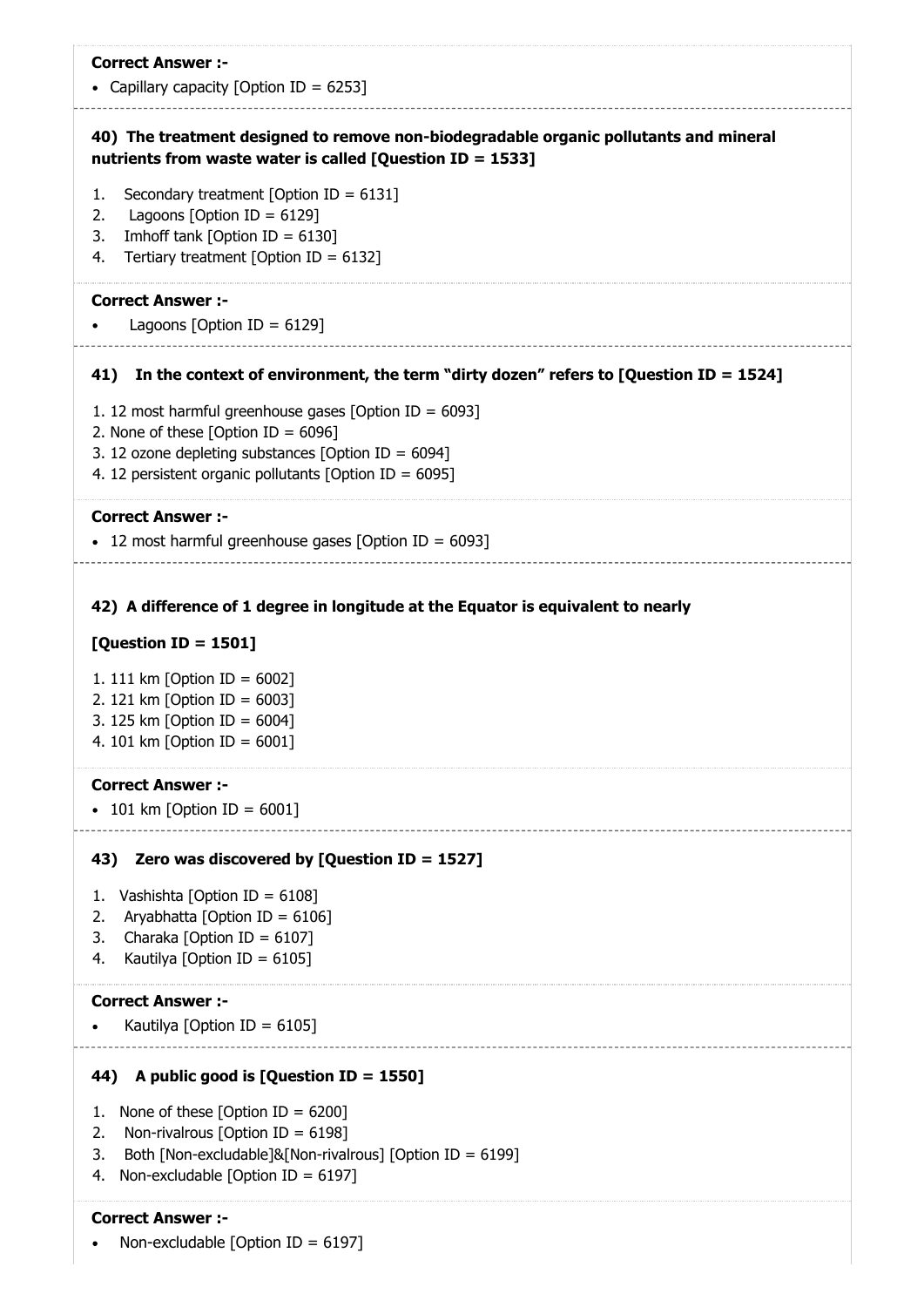### 45) Sustainable Development Goals (SDGs) are formally known as [Question ID = 1535]

- 1. Life Of Dignity For All: 2022 Agenda [Option ID = 6139]
- 2. One Planet, One People: 2030 Agenda [Option ID = 6140]
- 3. Transforming Our World: 2030 Agenda [Option ID = 6137]
- 4. Sustainable Living For All: 2022 Agenda [Option ID = 6138]

#### Correct Answer :-

Transforming Our World: 2030 Agenda [Option ID = 6137]

46) Recently the Union Environment Ministry has introduced which new category for industry sectors that do not require environmental clearance?

### [Question ID = 1548]

- 1. Green [Option ID =  $6191$ ]
- 2. Orange  $[Option ID = 6190]$
- 3. White [Option ID = 6192]
- 4. Red [Option ID = 6189]

#### Correct Answer :-

• Red [Option ID =  $6189$ ]

47) Recently, National Green Tribunal announced Rs. 1 lakh fine on violators for dumping ewaste around which river?

#### [Question ID = 1516]

- 1. Alaknanda [Option ID = 6062]
- 2. Narmada  $[Option ID = 6061]$
- 3. Ramganga [Option ID = 6064]
- 4. Brahmaputra [Option ID = 6063]

#### Correct Answer :-

• Narmada  $[Option ID = 6061]$ 

48) In India, Environmental Impact Assessment report of a proposed river valley project after environmental clearance is applicable for a maximal period of how many years? [Question ID = 1520]

1. 2 [Option ID = 6080] 2. 5 [Option ID = 6077] 3. 30 [Option ID = 6079] 4. 10 [Option ID = 6078]

#### Correct Answer :-

•  $5$  [Option ID = 6077]

49) In a town with a common grazing area (a "commons"), who bears the cost of adding more cattle, in terms of environmental degradation of the commons?

### [Question ID = 1569]

1. community as a whole [Option ID =  $6273$ ]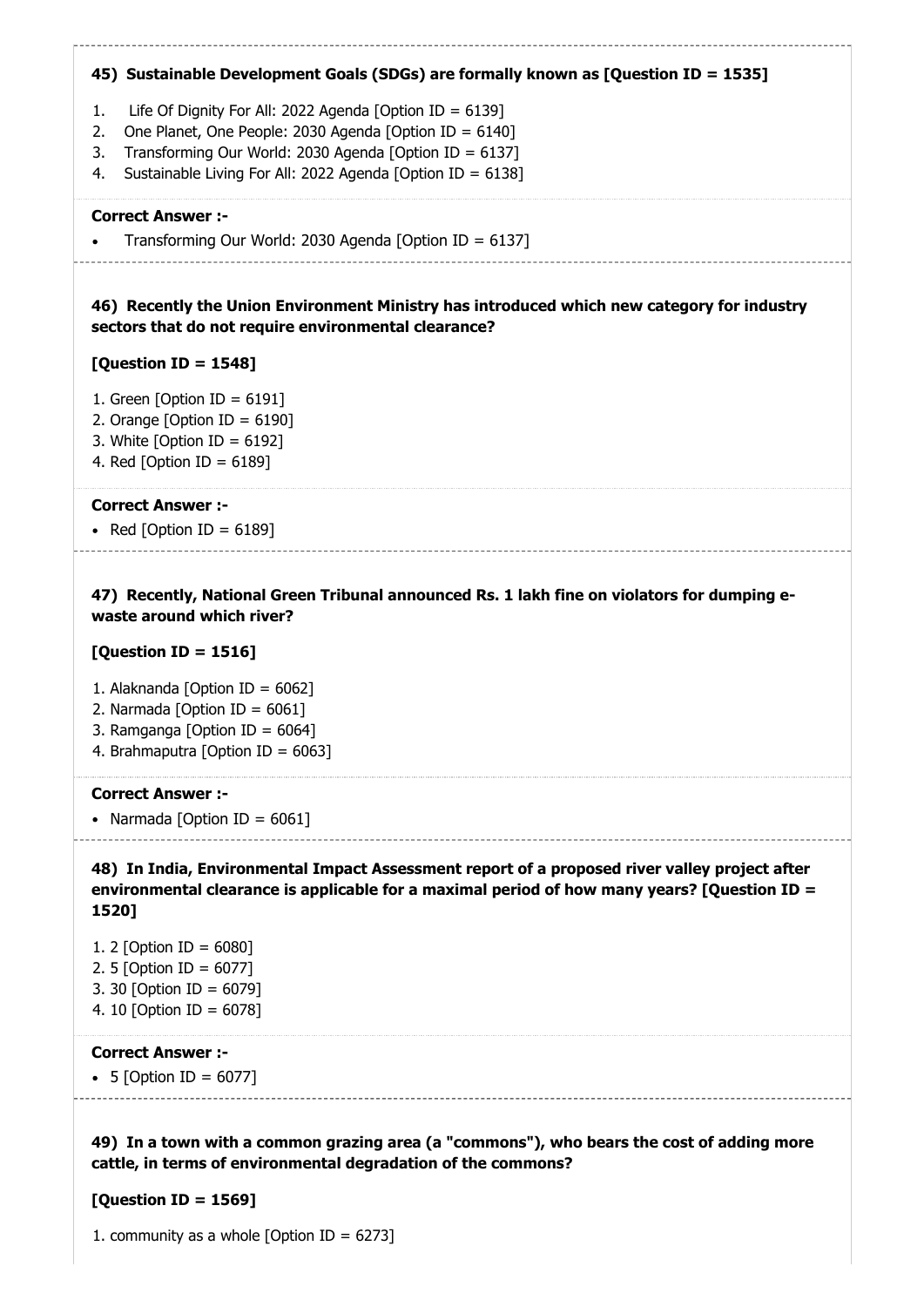50) Population dispersion in a plant community can be 51) According to 'National Sample Survey Organisation' (NSSO 2006), which one of the 52) According to its definition, a scientific method involves all of the following, except 53) According to Lewis Mumford's categories for growth of towns, which stage represents an 2. neither [community as a whole] nor [ individual cattle owners] [Option ID = 6276] 3. individual cattle owners [Option ID = 6274] 4. both [community as a whole] and [individual cattle owners] [Option ID = 6275] Correct Answer :- • community as a whole  $[Option ID = 6273]$  $[Question ID = 1511]$ 1. Random and negatively contagious [Option ID =  $6042$ ] 2. Random, negatively contagious, and contagious [Option ID =  $6041$ ] 3. Random and contagious [Option ID =  $6043$ ] 4. None of these  $[Option ID = 6044]$ Correct Answer :- • Random, negatively contagious, and contagious [Option ID =  $6041$ ] following information sources is most availed by the Indian farmers in getting farm information? [Question ID = 1496] 1. Agricultural University Specialists [Option ID = 5984] 2. Krishi Vigyan Kendras [Option ID = 5983] 3. Radio/TV [Option ID = 5981] 4. Farm Input Dealers [Option ID = 5982] Correct Answer :- • Radio/TV [Option ID = 5981] [Question ID = 1568] 1. observations of the natural world [Option ID =  $6272$ ] 2. testable hypotheses [Option ID =  $6271$ ] 3. assumptions about the natural world [Option ID =  $6270$ ] 4. human values [Option ID =  $6269$ ] Correct Answer :- • human values [Option ID =  $6269$ ] over grown city into a mess due to growing expansion of industries, mass housing, high rise buildings, and represents the beginning of decay of the city? [Question ID = 1539] 1. Necropolis [Option ID = 6155] 2. Eopolis [Option ID = 6153] 3. Tyranopolis [Option ID = 6156]

4. Megalopolis [Option ID = 6154]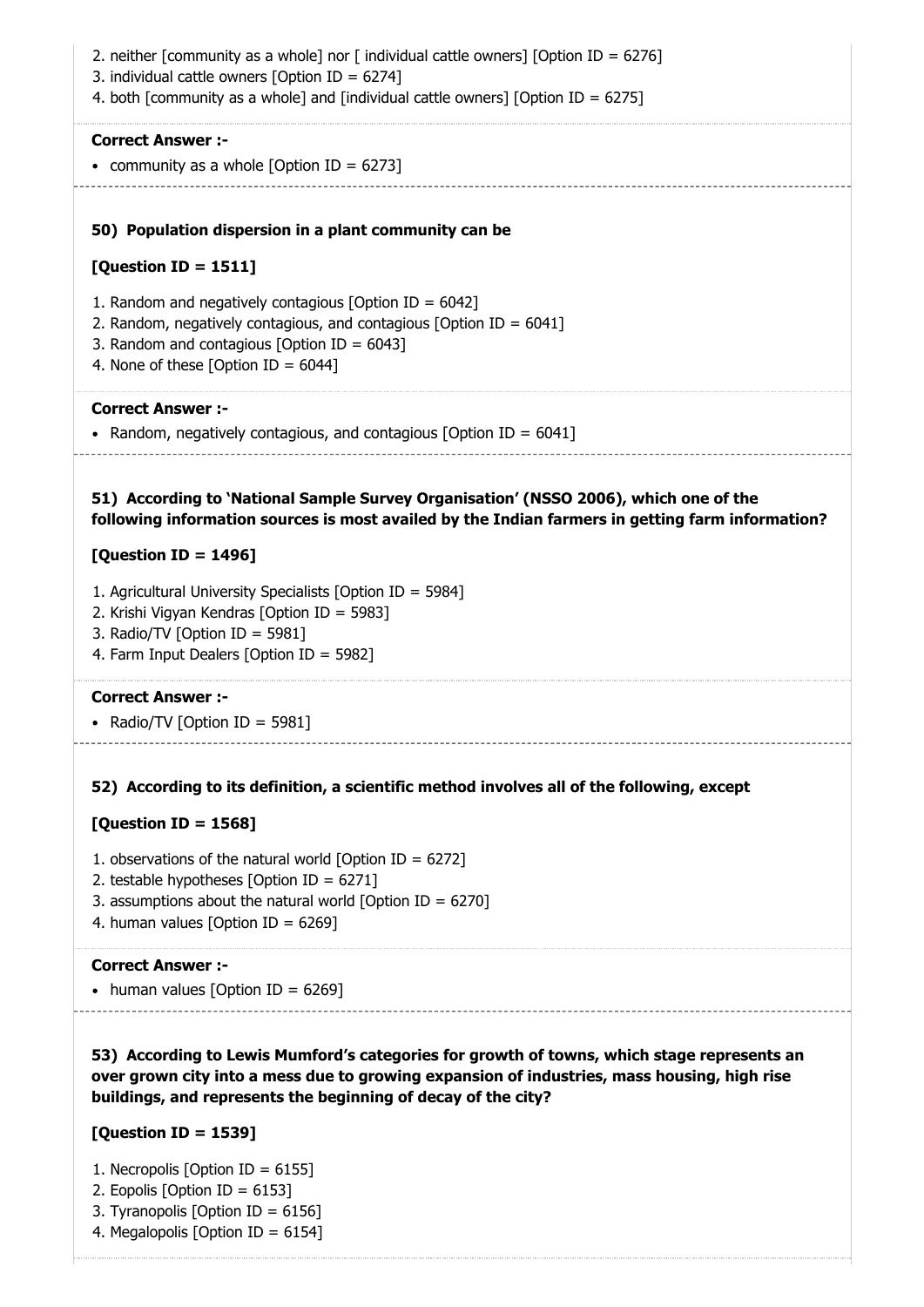• Eopolis [Option ID =  $6153$ ]

#### 54) Dunaliella, a Vitamin-C supplement is a/an

#### [Question ID = 1512]

- 1. Bacterium [Option ID = 6048]
- 2. Alga [Option ID =  $6045$ ]
- 3. Lichen [Option ID = 6046]
- 4. Bryophyte [Option ID = 6047]

#### Correct Answer :-

- Alga [Option ID =  $6045$ ]
- 55) According to the National forest policy, what percent of area in the plains should be under
- forest? [Question ID = 1489]
- 1. 33% [Option ID = 5956] 2. 17% [Option ID = 5955] 3. 25% [Option ID = 5954] 4. 21% [Option ID = 5953]

#### Correct Answer :-

21% [Option ID = 5953]

#### 56) Nalanda University was founded by [Question ID = 1526]

- 1. Harsha Vardhan [Option ID =  $6102$ ]
- 2. Ashoka [Option ID = 6103]
- 3. Chandragupta [Option ID =  $6101$ ]
- 4. Kumargupta [Option ID = 6104]

#### Correct Answer :-

Chandragupta [Option ID = 6101]

### 57) A school of thought in Social Science which argues that the economy benefits from moves towards environmentalism refers to [Question ID = 1552]

- 1. Ecological modernization [Option ID = 6206]
- 2. Environmental justice  $\delta$  Dotion ID = 62071
- 3. Eco-nationalism [Option ID = 6205]
- 4. Industrial Ecology [Option ID = 6208]

#### Correct Answer :-

Eco-nationalism [Option ID = 6205]

### 58) An increase of one unit of Richter Scale represents an increase in amplitude by a factor of [Question ID = 1479]

- 1. 2 [Option ID = 5916] 2. 1000 [Option ID = 5915] 3. 100 [Option ID = 5914]
- 4. 10 [Option ID = 5913]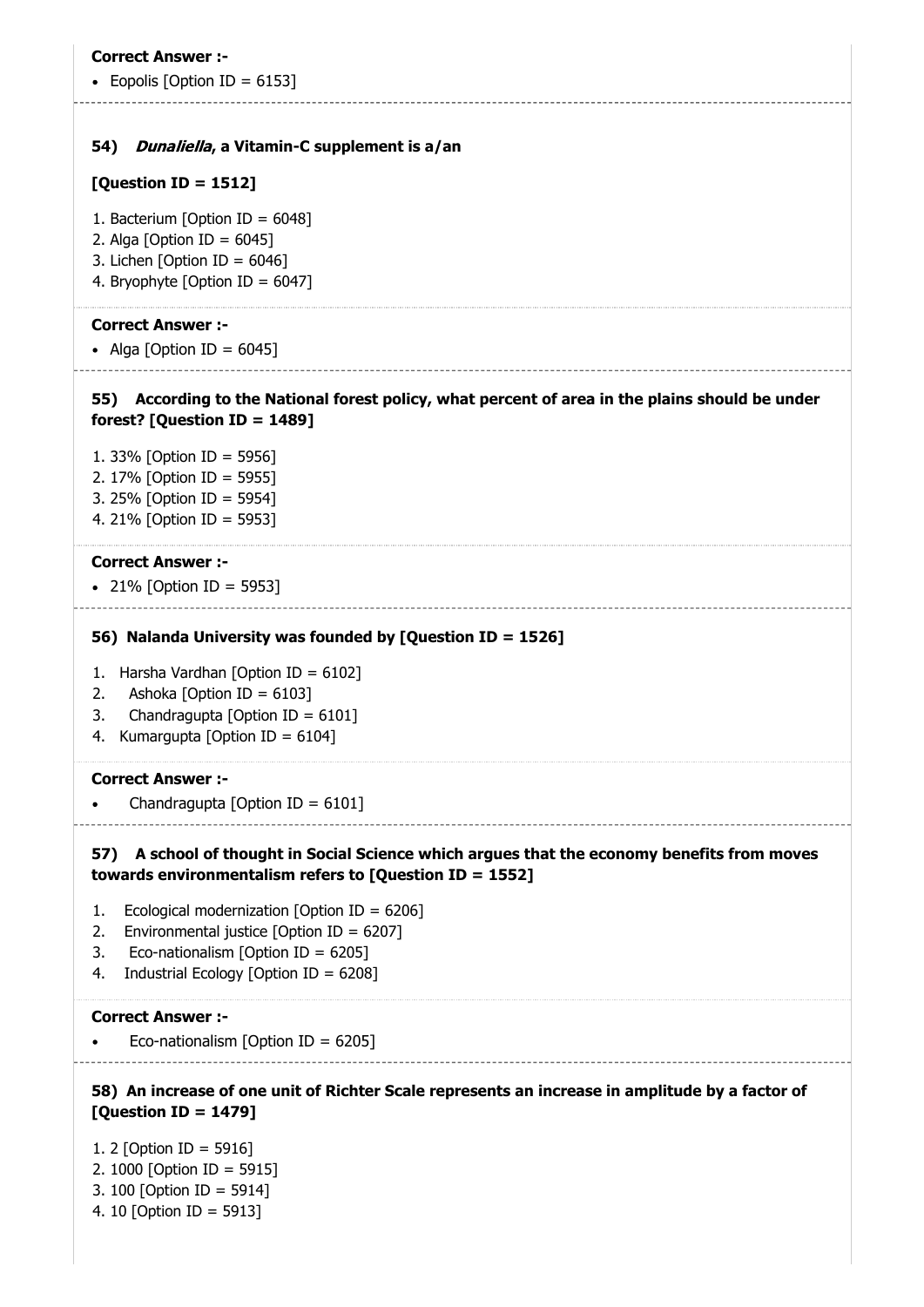• 10 [Option ID = 5913]

### 59) Modification of which of the following hypothesis best represents a relationship between environmental quality and economic development?

#### [Question ID = 1538]

- 1. Laffer curve [Option ID =  $6149$ ]
- 2. Indifference curve [Option ID = 6150]
- 3. Kuznets curve [Option ID = 6151]
- 4. Phillips curve [Option ID = 6152]

#### Correct Answer :-

• Laffer curve  $[Option ID = 6149]$ 

#### 60) India launched the Project Snow Leopard in the year: [Question ID = 1521]

- 1. 2009 [Option ID = 6081]
- 2. 2011 [Option ID =  $6083$ ]
- 3. 2010 [Option ID = 6082]
- 4. 2017 [Option ID = 6084]

#### Correct Answer :-

2009 [Option ID = 6081]

#### 61) In our country the Van Mahotsav Day is observed on

#### [Question ID = 1483]

- 1. First of July [Option ID = 5932]
- 2. First of December [Option ID = 5930]
- 3. Tenth of August [Option ID = 5931]
- 4. Second of October [Option ID = 5929]

#### Correct Answer :-

• Second of October [Option ID = 5929]

### 62) As part of National Climate Change Policy, Indian government is planning to raise the installed capacity of renewable energy by the year 2030 to [Question ID = 1537]

- 1. 350 GW [Option ID = 6148]
- 2. 200 GW [Option ID = 6146]
- 3. 250 GW [Option ID = 6147]
- 4. 175 GW [Option ID = 6145]

#### Correct Answer :-

175 GW  $[$ Option  $ID = 6145]$ 

#### 63) The Aravalli mountains are an example of [Question ID = 1561]

- 1. Dome mountains [Option ID =  $6244$ ]
- 2. Volcanic mountains [Option ID = 6243]
- 3. Fold mountains [Option ID = 6241]
- 4. Fault block mountains [Option ID =  $6242$ ]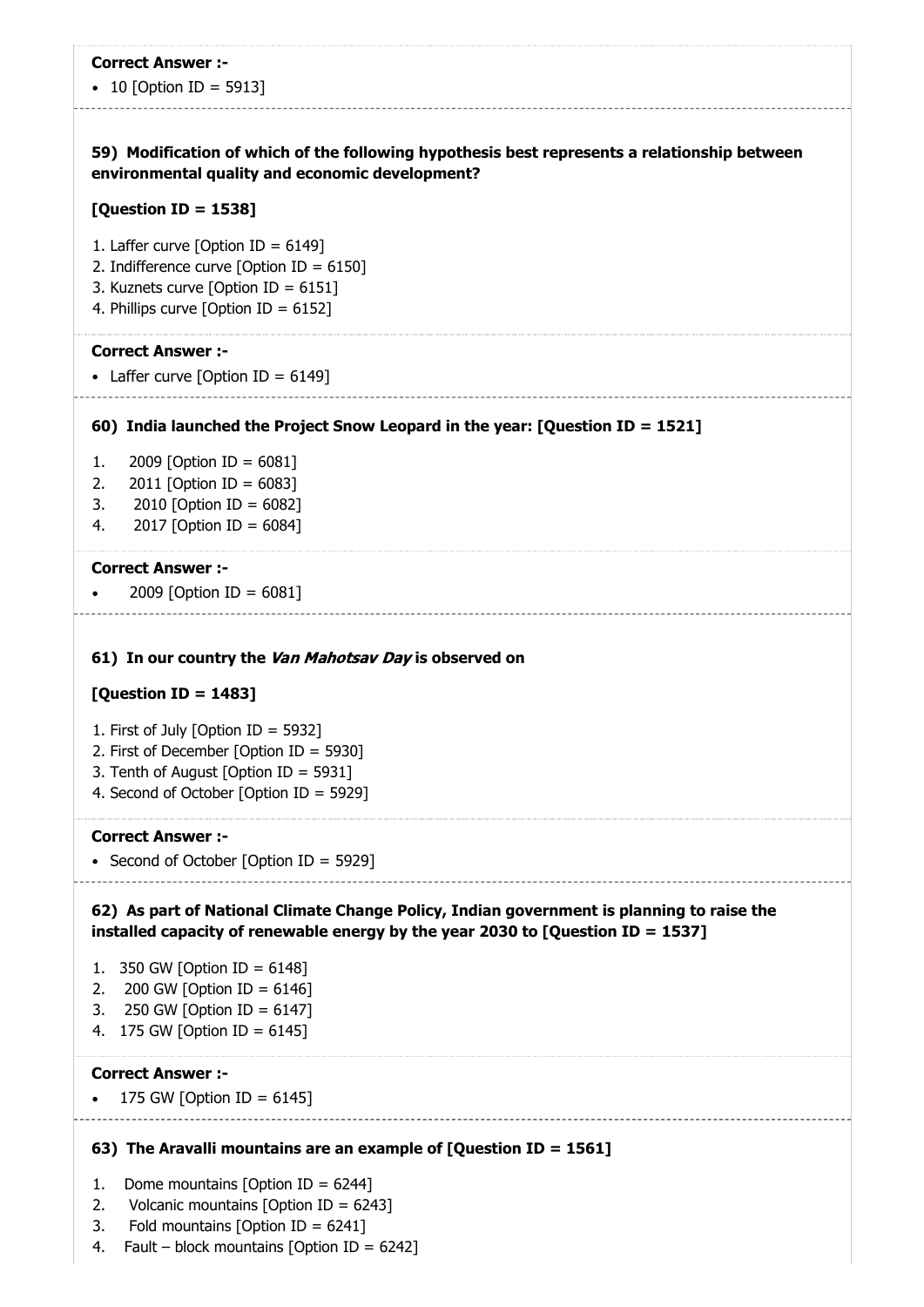| <b>Correct Answer:-</b><br>Fold mountains [Option ID = $6241$ ]                                                                                                             |
|-----------------------------------------------------------------------------------------------------------------------------------------------------------------------------|
| 64) The biodegradation of plant material is slow because of the presence of [Question ID =<br>1532]                                                                         |
| 1. Lignin [Option ID = $6128$ ]<br>2. Xylene [Option ID = $6126$ ]<br>3. Cellulose [Option ID = $6125$ ]                                                                    |
| 4. Protein [Option ID = $6127$ ]                                                                                                                                            |
| <b>Correct Answer :-</b><br>• Cellulose [Option ID = $6125$ ]                                                                                                               |
| 65) The Guinness World Records has declared _____________ as the largest river island in the<br>world. [Question ID = 1517]                                                 |
| Marajo [Option ID = $6066$ ]<br>1.                                                                                                                                          |
| Bananal [Option ID = 6068]<br>2.<br>Majuli [Option ID = $6065$ ]<br>3.                                                                                                      |
| Nongkhnum [Option ID = $6067$ ]<br>4.                                                                                                                                       |
| <b>Correct Answer :-</b>                                                                                                                                                    |
| Majuli [Option ID = $6065$ ]                                                                                                                                                |
| REDD stands for: [Question ID = 1567]<br>66)                                                                                                                                |
| 1. Recurring Emission from Deforestation and Forest Degradation [Option ID = $6265$ ]                                                                                       |
| 2. Reducing Emissions from Degradable Deposits of Wastes [Option ID = $6268$ ]                                                                                              |
| Reducing Environmental Degradation and Forest Degradation [Option ID = 6266]<br>3.<br>Reducing Emissions from Deforestation and Forest Degradation [Option ID = 6267]<br>4. |
| <b>Correct Answer :-</b>                                                                                                                                                    |
| Recurring Emission from Deforestation and Forest Degradation [Option ID = 6265]                                                                                             |
| 67) The number of globally recognized Marine biodiversity hotspots for coral reefs are [Question<br>$ID = 1470$                                                             |
| 1. 9 [Option ID = 5880]                                                                                                                                                     |
| 2. 5 [Option ID = 5877]                                                                                                                                                     |
| 3. 10 [Option ID = 5879]<br>4. 25 [Option ID = 5878]                                                                                                                        |
| <b>Correct Answer :-</b>                                                                                                                                                    |
| • 5 [Option ID = 5877]                                                                                                                                                      |
| 68) The widely used aerobic suspension type of liquid waste treatment system is [Question ID<br>$= 1534$ ]                                                                  |
| Percolating filter [Option ID = $6134$ ]<br>1.                                                                                                                              |
| Septic tank [Option ID = $6136$ ]<br>2.<br>Rotating Biological Contactor (RBC) [Option ID = 6133]<br>3.                                                                     |
| Activated sludge process [Option ID = $6135$ ]<br>4.                                                                                                                        |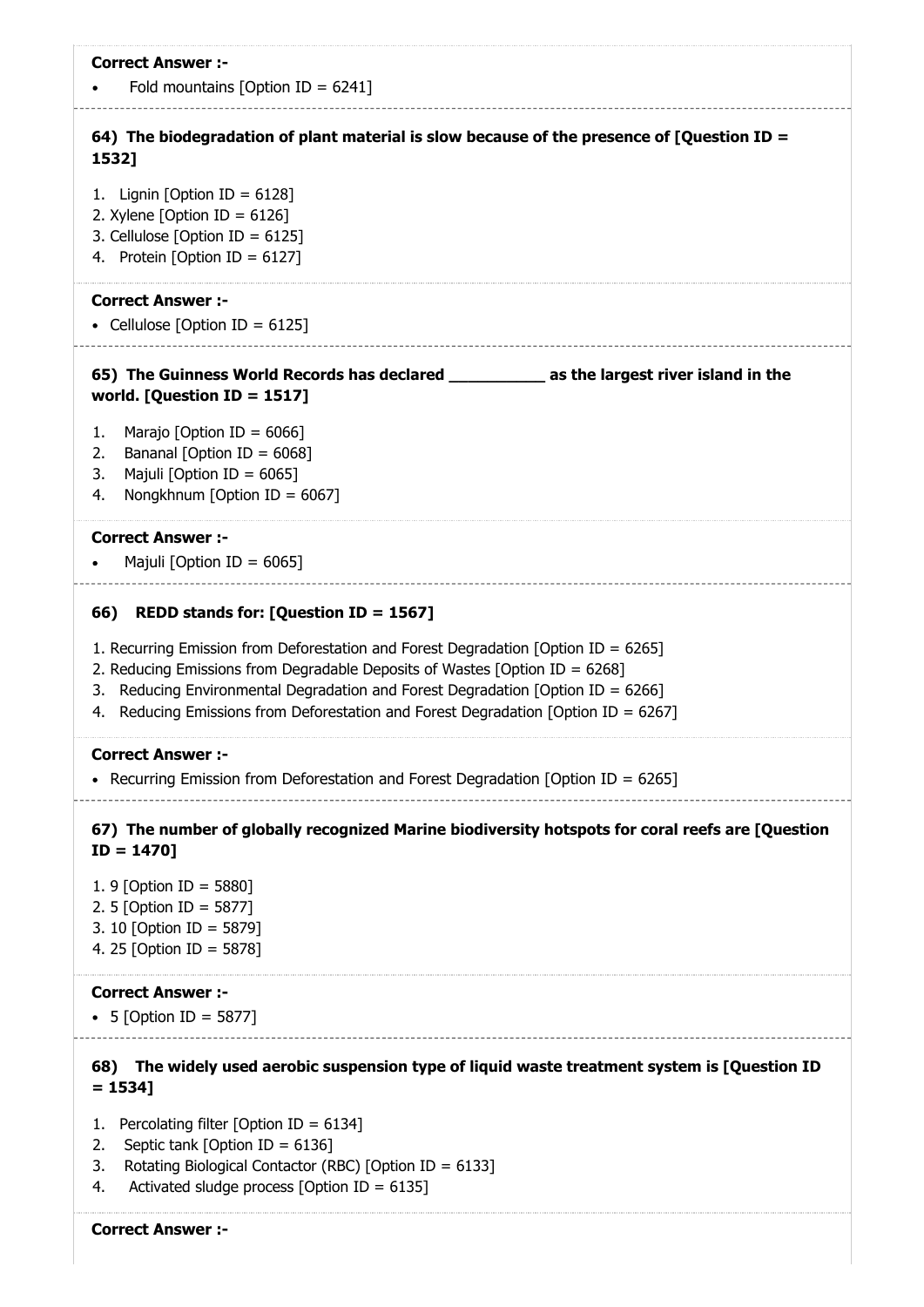### 69) Choose the correct sequence of key steps involved in the Environmental Impact Assessment process? [Question ID = 1547]

- 1. Screening > Scoping > Monitoring > Impact management [Option ID = 6186]
- 2. Scoping > Screening > Monitoring > Impact management [Option ID = 6187]
- 3. Screening > Scoping > Impact management > Monitoring [Option ID = 6185]
- 4. Scoping > Screening > Impact management > Impact mitigation [Option ID = 6188]

#### Correct Answer :-

Screening > Scoping > Impact management > Monitoring [Option ID =  $6185$ ]

### 70) Total range of environmental conditions that are suitable for existence of a species without any competition and predation from other species is its

### [Question ID = 1510]

- 1. Hyper niche  $[Option ID = 6040]$
- 2. Realized niche [Option ID = 6039]
- 3. Fundamental niche [Option ID = 6038]
- 4. Success niche [Option ID = 6037]

### Correct Answer :-

• Success niche  $[Option ID = 6037]$ 

### 71) Short term goals or gains of individuals or groups working for their self interest over the combined good of the society is known as

### [Question ID = 1553]

- 1. Tragedy of commons [Option ID =  $6210$ ]
- 2. Tragedy of society [Option ID = 6212]
- 3. Tragedy of self interest [Option ID =  $6211$ ]
- 4. Tragedy of misfortune [Option ID = 6209]

#### Correct Answer :-

• Tragedy of misfortune [Option ID = 6209]

### 72) The "Vienna Convention" on environment is related to which of the following?

### [Question ID = 1485]

- 1. biodiversity conservation  $[Option ID = 5939]$
- 2. international trade in endangered species [Option ID = 5937]
- 3. protection of ozone layer [Option ID = 5938]
- 4. preservation of cultural environment [Option ID = 5940]

### Correct Answer :-

 $\bullet$  international trade in endangered species [Option ID = 5937]

73) The conference on "the human environment" from 5 to 16 June 1972 was held in

 $[Question ID = 1486]$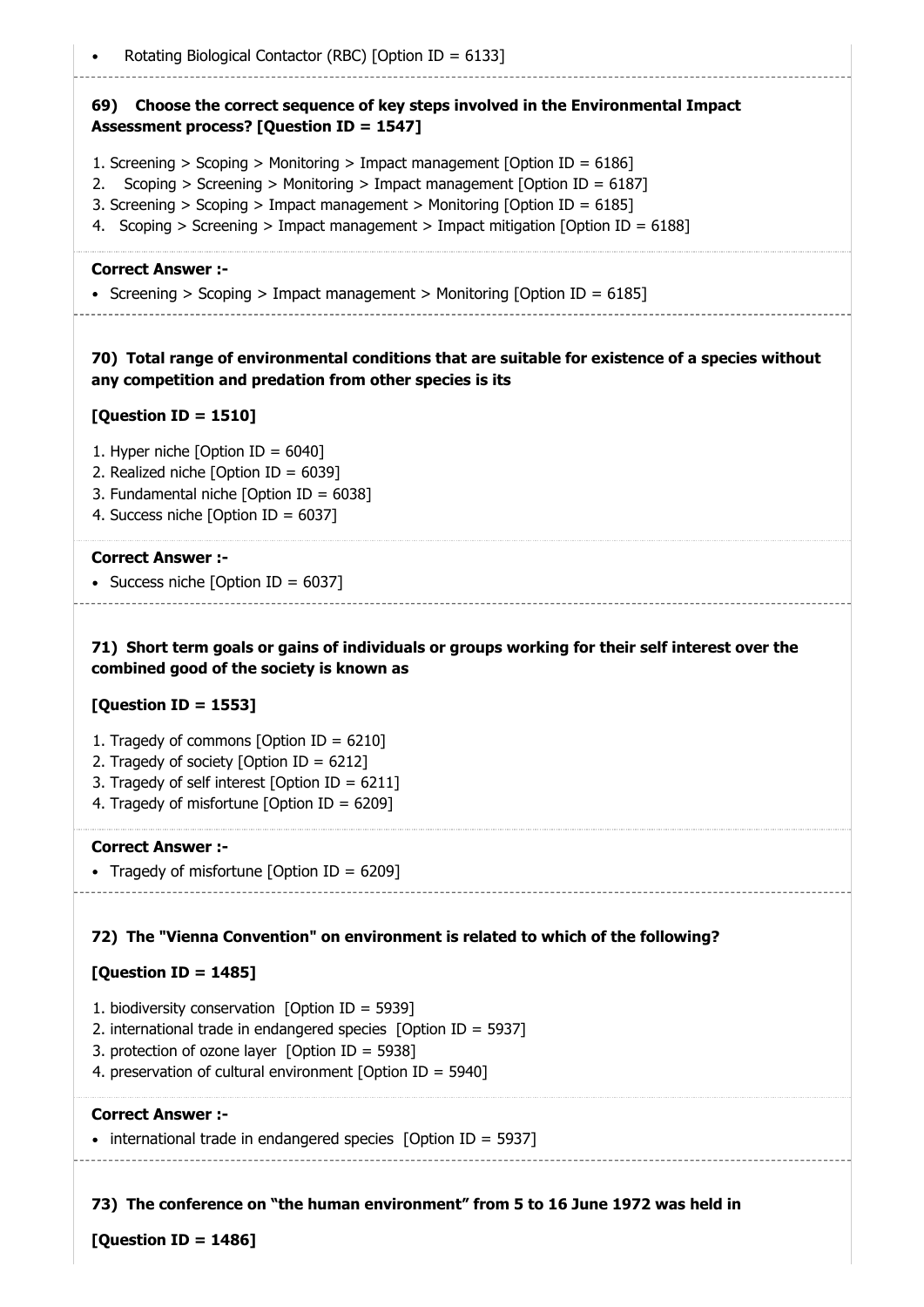74) The 'Treadmill of Production', a model of conflict as well as cooperation between three 75) Which is the world's first fully solar energy powered airport according to UNEP? [Question 76) Which of the following political parties is India's first 'Green' party? [Question ID = 1545] 77) Which of the following books, published in 1869, was written by the famous Naturalist 78) Which of the following movements did the Chipko movement inspire? [Question ID = 1542] 1. Rio de Janeiro, Brazil [Option ID = 5943] 2. Stockholm, Sweden [Option ID = 5941] 3. Tbilisi, Soviet Union [Option ID = 5942] 4. Kyoto, Japan [Option ID = 5944] Correct Answer :- • Stockholm, Sweden [Option ID = 5941] abstracted groups of the society—the state, capital, and labor, was proposed by [Question ID = 1551] 1. Allan Schnaiberg [Option ID = 6201] 2. Max Weber [Option ID =  $6202$ ] 3. Ulrich Beck [Option ID = 6204] 4. Karl Marx [Option ID =  $6203$ ] Correct Answer :- Allan Schnaiberg [Option ID =  $6201$ ]  $ID = 1556$ 1. Netaji Subhash Chandra Bose International Airport, India [Option ID = 6223] 2. Cochin International Airport, India [Option ID = 6222] 3. Charles de Gaulle Airport, France [Option ID = 6221] 4. King Khalid International Airport, Saudi Arabia [Option ID = 6224] Correct Answer :- Charles de Gaulle Airport, France [Option ID =  $6221$ ] 1. India Greens Party [Option ID = 6178] 2. Ecologist Party [Option ID = 6177] 3. Uttarakhand Parivartan Party [Option ID = 6180] 4. Pattali Makkal Katchi [Option ID = 6179] Correct Answer :- Ecologist Party [Option ID = 6177] Alfred Russel Wallace? [Question ID = 1558] 1. The History of Creation [Option ID = 6232] 2. On the origin of species  $[Option ID = 6230]$ 3. The Malay Archipelago [Option ID =  $6231$ ] 4. System Naturae [Option ID = 6229] Correct Answer :- System Naturae [Option ID = 6229] 1. Save Silent Valley [Option ID = 6168]

2. Appiko movement [Option ID = 6165]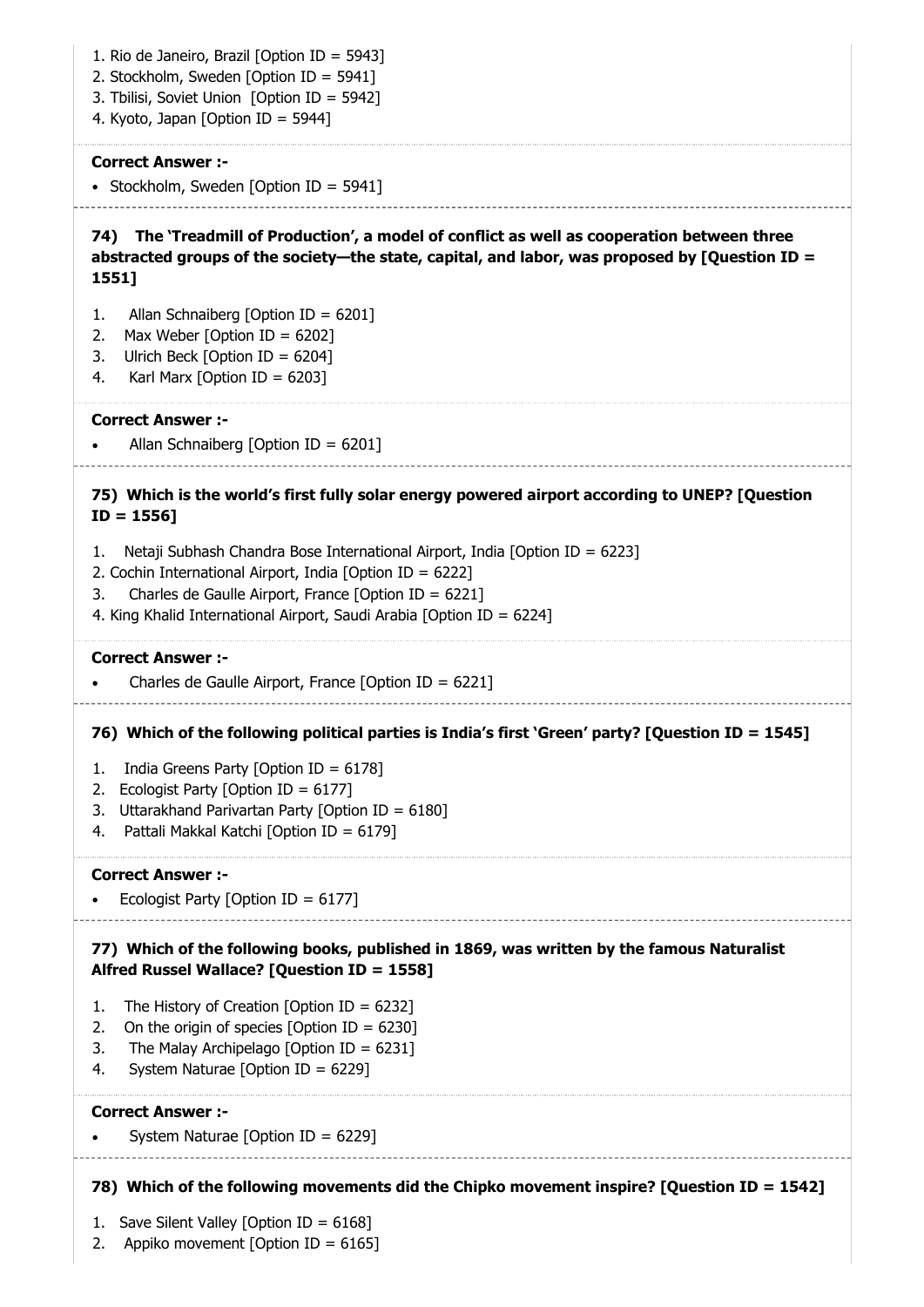| Narmada Bachao Andolan [Option ID = 6167]<br>3.<br>Bishnoi movement [Option ID = $6166$ ]<br>4.                       |
|-----------------------------------------------------------------------------------------------------------------------|
| <b>Correct Answer:-</b>                                                                                               |
| Appiko movement [Option ID = $6165$ ]                                                                                 |
| 79) Which among the following is India's first state to release a Climate Change Action Plan?<br>[Question ID = 1514] |
| Delhi [Option ID = $6054$ ]<br>1.                                                                                     |
| 2.<br>Haryana [Option ID = $6055$ ]                                                                                   |
| Himachal Pradesh [Option ID = $6053$ ]<br>3.                                                                          |
| Kerala [Option ID = $6056$ ]<br>4.                                                                                    |
| <b>Correct Answer :-</b>                                                                                              |
| Himachal Pradesh [Option ID = $6053$ ]                                                                                |
| 80) The agency that first compiled a list of Indian alien invasive faunal species is [Question ID =<br>1518]          |
| Botanical Survey of India [Option ID = 6069]<br>1.                                                                    |
| Zoological Survey of India [Option ID = $6071$ ]<br>2.                                                                |
| Anthropological Society of India [Option ID = 6072]<br>3.                                                             |
| Bombay Natural History Society [Option ID = 6070]<br>4.                                                               |
| <b>Correct Answer :-</b>                                                                                              |
| Botanical Survey of India [Option ID = $6069$ ]                                                                       |
| Who first coined the term "Geographical Information System"? [Question ID = 1540]<br>81)                              |
| Ivan A. Getting [Option ID = 6157]<br>1.                                                                              |
| Bradford Parkinson [Option ID = 6159]<br>2.                                                                           |
| 3.<br>Roger L. Easton [Option ID = $6160$ ]                                                                           |
| Roger Tomlinson [Option ID = $6158$ ]<br>4.                                                                           |
| <b>Correct Answer:-</b>                                                                                               |
| Ivan A. Getting [Option ID = $6157$ ]                                                                                 |
| 82) A healthy freshwater fish is placed in saltwater. The expected consequence of this would be<br>that               |
| [Question ID = 1500]                                                                                                  |
|                                                                                                                       |
| 1. the fish becomes dehydrated and dies [Option ID = 5997]<br>2. the fish becomes bloated and dies [Option ID = 5998] |
| 3. the fish suffers from fungal or bacterial disease and dies [Option ID = 5999]                                      |
| 4. there is no observable effect on the fish provided there is sufficient food [Option ID = 6000]                     |
| <b>Correct Answer:-</b>                                                                                               |
| • the fish becomes dehydrated and dies [Option ID = 5997]                                                             |
|                                                                                                                       |
|                                                                                                                       |

83) IUCN down listed which of the following species from its list of endangered animals on 14<sup>th</sup> Sept 2017?

[Question ID = 1513]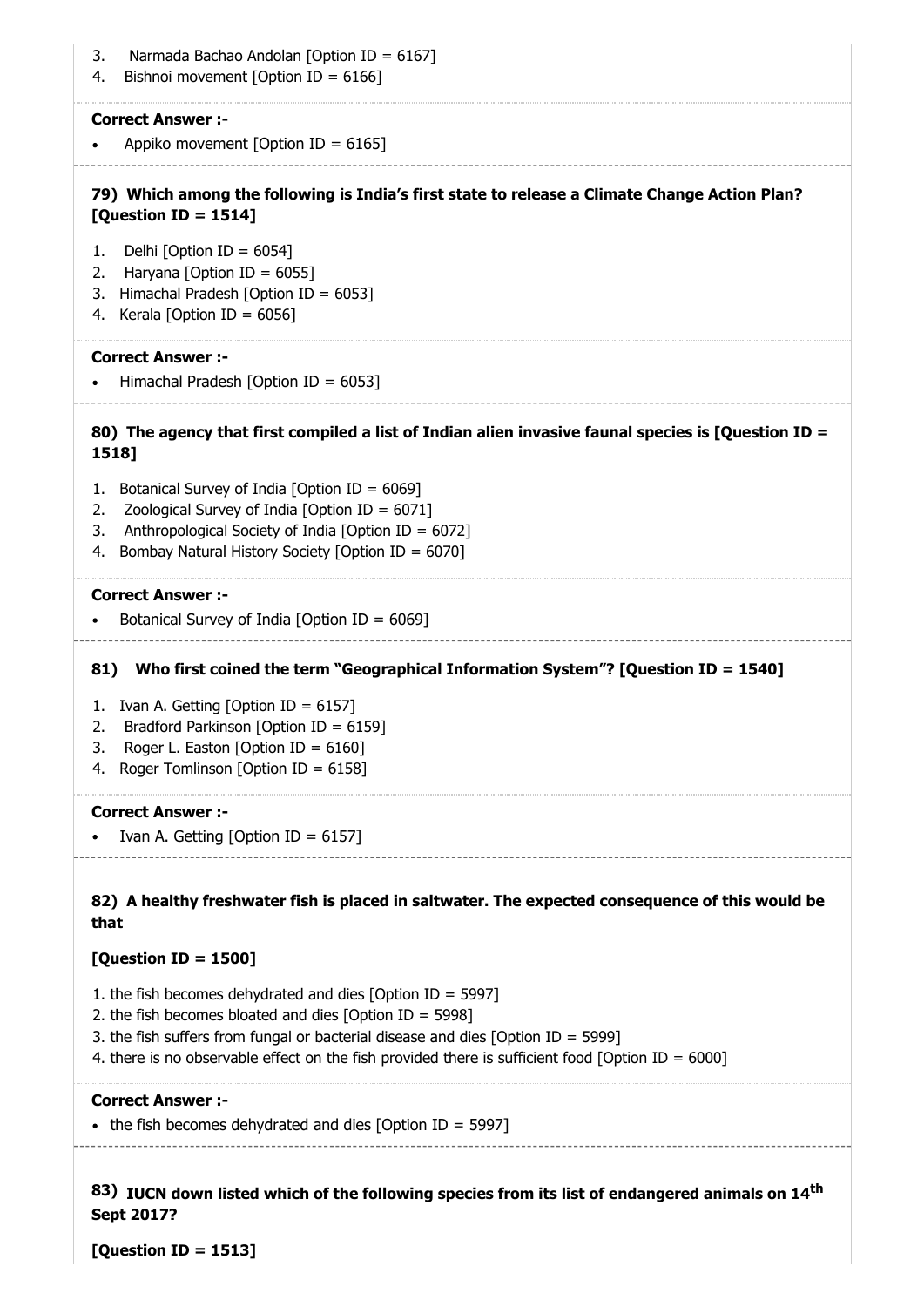- 1. Pipistrelle [Option ID = 6049]
- 2. Gazelle [Option ID =  $6050$ ]
- 3. Snow Leopard [Option ID = 6052]
- 4. Mouse Deer [Option ID = 6051]

• Pipistrelle  $[Option ID = 6049]$ 

### 84) Of all the solar energy absorbed by a plant, the fraction of the energy used for assimilation is

### [Question ID = 1504]

- 1. None of the above [Option ID =  $6016$ ]
- 2. =  $1\%$  [Option ID = 6015]
- 3. <1%> [Option ID = 6013]
- 4.  $>1\%$  [Option ID = 6014]

### Correct Answer :-

 $<$ 1%> [Option ID = 6013]

### 85) What is 'Wallace's Line'?

### [Question ID = 1509]

- 1. A divide between two tectonic plates, resulting in very different species on either side of the divide around Bali  $[Option ID = 6033]$
- 2. An altitudinal zone distinguishing between vegetation communities [Option ID = 6036]
- 3. A line between two landscape patches in the Amazon [Option ID =  $6034$ ]
- 4. A mountain range that results in very different species on either side around the Himalayas [Option ID = 6035]

### Correct Answer :-

- A divide between two tectonic plates, resulting in very different species on either side of the divide around Bali  $[Option ID = 6033]$ 
	-

#### 86) Common indicator organism of water pollution is [Question ID = 1475]

- 1. Lemna paucicostata [Option ID = 5900]
- 2. Escherichia coli [Option ID = 5898]
- 3. Eichhornia crassipes [Option ID = 5899]
- 4. *Entamoeba histolytica* [Option ID = 5897]

### Correct Answer :-

Entamoeba histolytica [Option ID = 5897]

### 87) Which of the following type of industry sector does not require environmental clearance? [Question ID = 1559]

- 1. Industries involved in recycling of paint and ink sludge [Option ID = 6233]
- 2. Storage and transportation of food grains in bulk  $\delta$  IO at  $D = 6235$
- 3. Assembly of air conditioners [Option ID = 6236]
- 4. Glass manufacturing [Option ID = 6234]

## Correct Answer :-

Industries involved in recycling of paint and ink sludge [Option ID = 6233]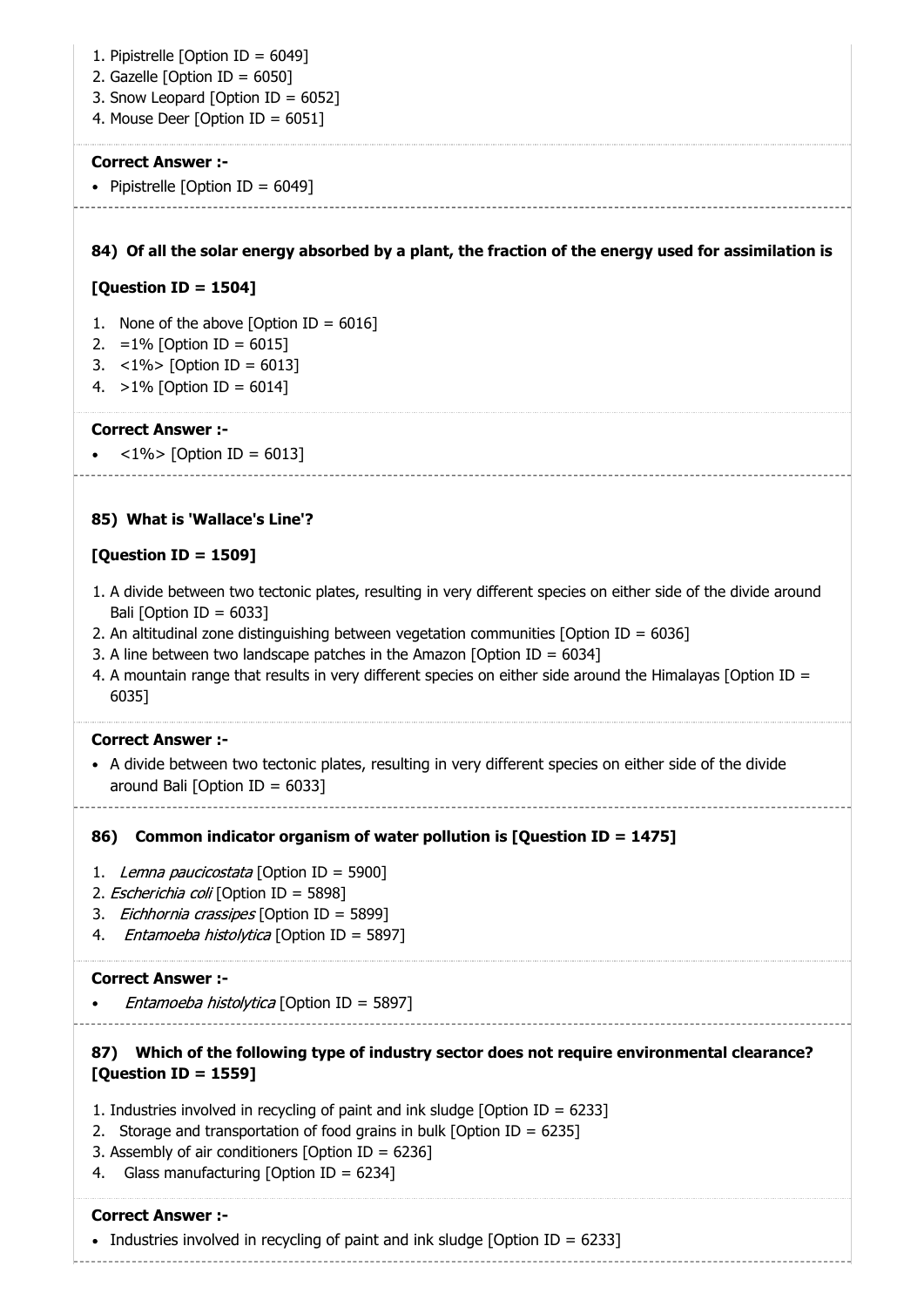### 88) Which of the following movies was based on an oil spill disaster in the Gulf of Mexico? [Question ID = 1543]

- 1. Deep water horizon [Option ID =  $6170$ ]
- 2. Armageddon [Option ID = 6171]
- 3. An inconvenient truth [Option ID = 6169]
- 4. Black Wave: the legacy of the Exxon Valdez [Option ID = 6172]

#### Correct Answer :-

• An inconvenient truth  $[Option ID = 6169]$ 

#### 89) The presence of high coliform count in water indicate [Question ID = 1525]

- 1. phosphorus contamination [Option ID =  $6098$ ]
- 2. decreased biological oxygen demand  $[Option ID = 6099]$
- 3. contamination by human wastes [Option ID =  $6097$ ]
- 4. hydrocarbon contamination [Option ID =  $6100$ ]

### Correct Answer :-

• contamination by human wastes  $[Option ID = 6097]$ 

### 90) A country or an organization is permitted to produce a certain amount of carbon emission and this permit can be traded if the full allowance is not used. This is called [Question ID = 1544]

- 1. Carbon allowance [Option ID = 6173]
- 2. Carbon credit [Option ID = 6175]
- 3. Carbon barter [Option ID = 6174]
- 4. Carbon sequesters [Option ID = 6176]

#### Correct Answer :-

Carbon allowance  $[Option ID = 6173]$ 

### 91) The rate of evaporation of oil spilled into the sea depends on [Question ID = 1531]

- 1. The composition of sea water microflora [Option ID =  $6122$ ]
- 2. The elemental concentration of sea water [Option ID =  $6121$ ]
- 3. The temperature of the sea [Option ID =  $6124$ ]
- 4. Composition of the crude oil  $[Option ID = 6123]$

#### Correct Answer :-

• The elemental concentration of sea water [Option ID =  $6121$ ]

### 92) The slogan "*Ecology is Permanent Economy*" is related to which of the following? [Question ID = 1515]

- 1. Narmada Bachao Andolan [Option ID = 6058]
- 2. Appiko movement [Option ID = 6059]
- 3. None of these  $\lceil$ Option  $\text{ID} = 6060 \rceil$
- 4. Chipko Movement [Option ID = 6057]

#### Correct Answer :-

Chipko Movement [Option ID = 6057]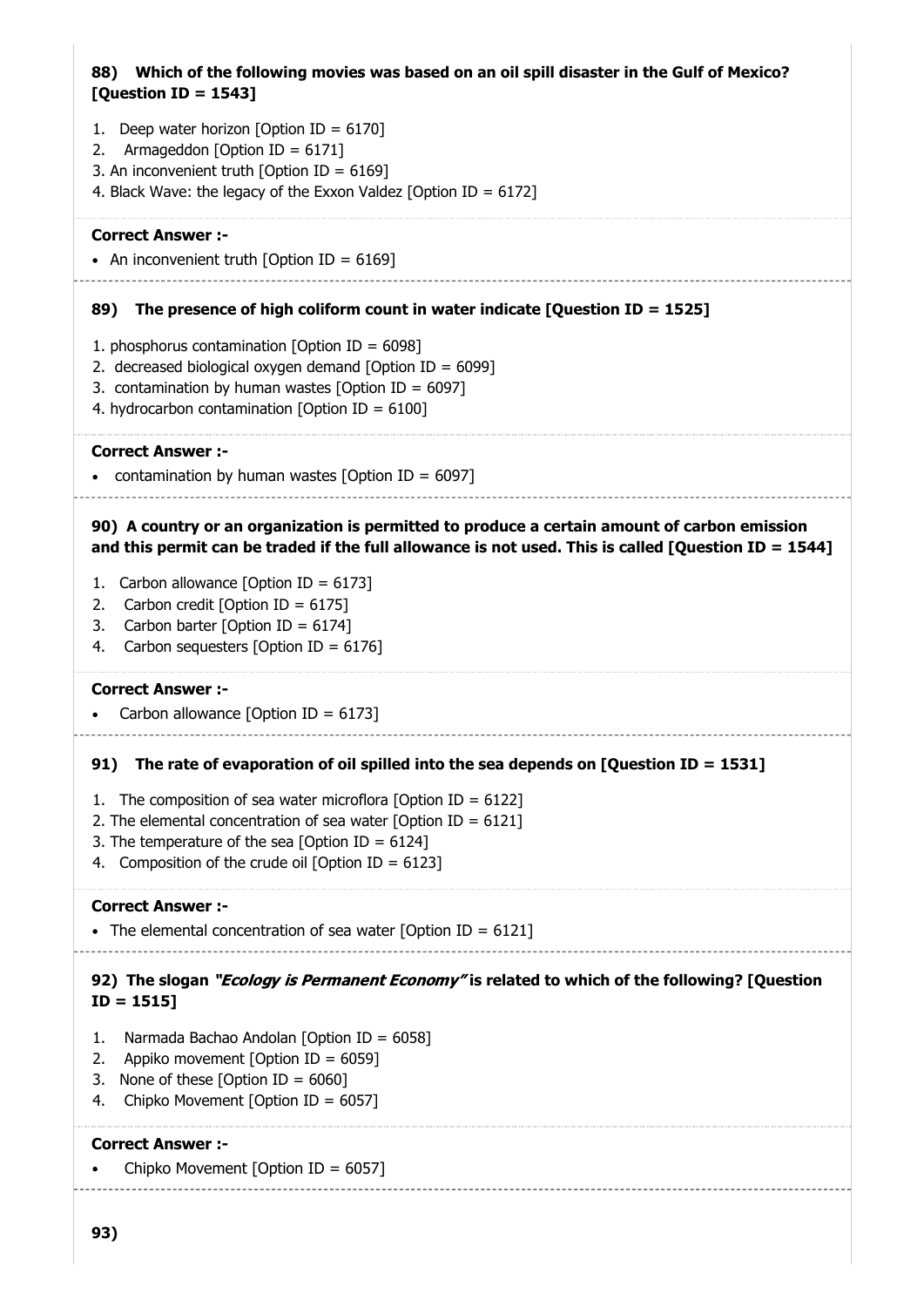| WGEEP designated entire the Western Ghats as an ecologically sensitive area. What is the full<br>form of WGEEP?                                                                                                                                                     |
|---------------------------------------------------------------------------------------------------------------------------------------------------------------------------------------------------------------------------------------------------------------------|
| [Question ID = 1523]                                                                                                                                                                                                                                                |
| 1. Western Ghats Ecology Expert Panel [Option ID = 6092]<br>2. Western Ghats Environmental Expert Panel [Option ID = 6091]<br>3. Western Ghats Encroachment Expert Panel [Option ID = 6089]<br>4. Western Ghats Ecosensitive Environmental Panel [Option ID = 6090] |
| <b>Correct Answer :-</b>                                                                                                                                                                                                                                            |
| • Western Ghats Encroachment Expert Panel [Option ID = 6089]                                                                                                                                                                                                        |
| 94) The Central Institute of Post-Harvest Engineering and Technology is located at                                                                                                                                                                                  |
| [Question ID = 1498]                                                                                                                                                                                                                                                |
| 1. Ludhiana (Punjab) [Option ID = 5990]<br>2. Bhopal (Madhya Pradesh) [Option ID = 5992]<br>3. Abohar (Punjab) [Option ID = 5989]<br>4. Bangalore (Karnataka) [Option ID = 5991]                                                                                    |
| <b>Correct Answer :-</b><br>• Abohar (Punjab) [Option ID = 5989]                                                                                                                                                                                                    |
| 95) The pollutant responsible for ozone hole is                                                                                                                                                                                                                     |
| [Question ID = $1481$ ]                                                                                                                                                                                                                                             |
| 1. $CO_2$ [Option ID = 5921]                                                                                                                                                                                                                                        |
| 2. $SO2$ [Option ID = 5922]                                                                                                                                                                                                                                         |
| 3. CFC [Option ID = 5924]<br>4. CO [Option ID = 5923]                                                                                                                                                                                                               |
| <b>Correct Answer :-</b>                                                                                                                                                                                                                                            |
| • CO <sub>2</sub> [Option ID = 5921]                                                                                                                                                                                                                                |
| 96) The difference in the climate's average state or its variability over an extended period of<br>time is summarized as                                                                                                                                            |
| [Question ID = 1490]                                                                                                                                                                                                                                                |
| The greenhouse effect [Option ID = 5958]<br>1.<br>2.<br>Climate change [Option ID = 5960]<br>3.<br>Desertification [Option ID = 5957]<br>Glaciations [Option ID = 5959]<br>4.                                                                                       |

Desertification [Option ID = 5957]  $\bullet$ 

#### 97) The Brundtland Commission Report "Our Common Future" was published in the year

### [Question ID = 1488]

1. 1997 [Option ID = 5950]